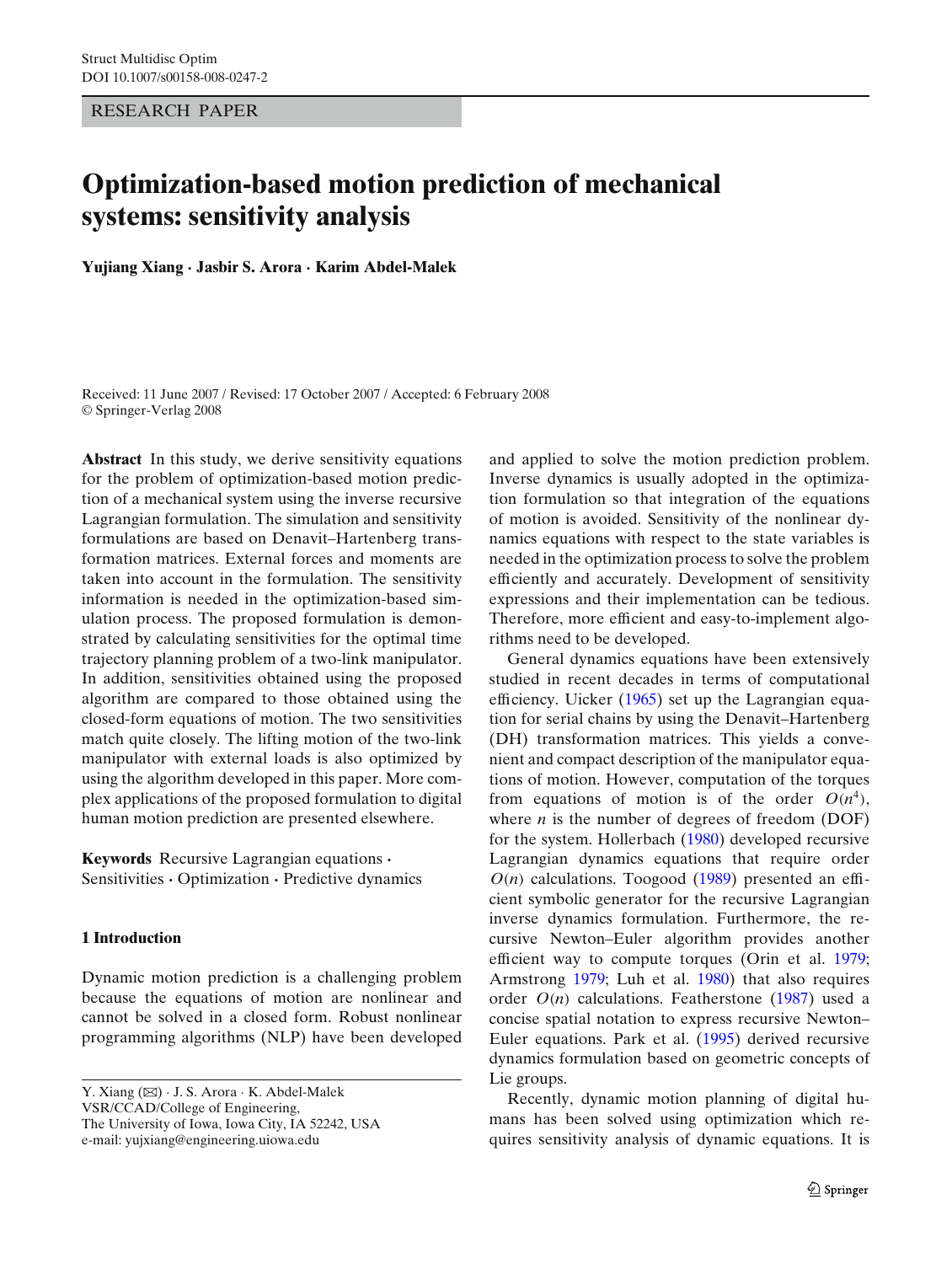computationally expensive to obtain these sensitivities, especially for a large DOFs model. Researchers have developed algorithms to obtain accurate sensitivity to reduce the computational cost of solving motion optimization problems. Hsieh and Aror[a](#page-13-0) [\(1984\)](#page-13-0) studied both direct differentiation and adjoint variable methods of design sensitivity analysis of mechanical systems to deal with the point-wise constraints. Serban and Hau[g](#page-13-0) [\(1998](#page-13-0)) presented analytical kinematic and kinetic derivatives required in multibody analysis. Derivative computations were developed in the Cartesian coordinate formulation with Euler parameters. Based on Lie group and Lie algebra theory, Sohl and Bobro[w](#page-13-0) [\(2001](#page-13-0)) developed sensitivity algorithm of recursive Newton– Euler equations for branched or tree-topology systems. Kim et al[.](#page-13-0) [\(1999](#page-13-0)) presented a class of Newton-type algorithms to analytically compute both the first and second derivatives of the dynamics equations with respect to arbitrary joint variables.

The historical development of multibody system dynamics and its engineering applications were reviewed by Schiehle[n](#page-13-0) [\(1997](#page-13-0)), in which various formalisms of multibody dynamics were discussed. Eberhard and Schiehle[n](#page-13-0) [\(2006\)](#page-13-0) overviewed some fundamentals in multibody dynamics, recursive algorithms and methods for dynamical analysis. Recursive formulation has been shown to be efficient for mechanical systems with large DOFs or articulated topology structures (Bae and Haug 1986; Rein [1995;](#page-13-0) Anderson and Hsu [2002;](#page-13-0) Rodríguez et al. [2004\)](#page-13-0). Bae et al[.](#page-13-0) [\(2001](#page-13-0)) presented a design sensitivity analysis method based on direct differentiation and generalized recursive formulas. The equations of motion were transformed from Cartesian coordinate system into the relative coordinate system by using the velocity transformations. Anderson and Hs[u](#page-13-0) [\(2002](#page-13-0)) developed a fully recursive method to facilitate first-order sensitivity analysis in optimal design problems for multibody systems. The dynamic analysis algorithm was based on the velocity space projection method. An alternative method to calculate sensitivities of a dynamic system is the automatic differentiation procedure (Eberhard and Bischof [1999](#page-13-0); Barthelemy and Hall [1995\)](#page-13-0), which can reduce the effort in their implementation. However, automatic differentiation is a pure syntactical tool, and so it is difficult to obtain any insight knowledge about the problem structure within the algorithm (Anderson and Hs[u](#page-13-0) [2002\)](#page-13-0).

Optimization-based motion prediction is a robust methodology to solve trajectory planning for a redundant mechanical system. Such an optimization problem is usually a large scale sparse nonlinear programming (NLP) problem. Accurate sensitivity is a key factor to efficiently achieve an optimal solution. Although finite difference approach can be used to approximate gradients, the computational expense becomes more serious as the number of variables increases (i.e., the number of degrees of freedom). In addition, accuracy of the derivatives can affect convergence of the optimization process, thus leading to further computational expense. Snyman and Berne[r](#page-13-0) [\(1999\)](#page-13-0) optimized a three-link revolute-joint planar manipulator. Input energy and average torque requirement were minimized subject to the joint and the torque limits. Gradient of the objective function was calculated using finite differences. Anderson and Pand[y](#page-13-0) [\(2001](#page-13-0)) presented a model with 23 DOFs and 54 muscles for normal symmetric walking on level ground. The objective function was metabolic energy per unit distance, and the parallel computation techniques were used to evaluate gradients by finite differences. Lo et al[.](#page-13-0) [\(2002](#page-13-0)) presented a general framework for human motion prediction incorporating inverse recursive Newton–Euler equations with analytical gradients. Although different algorithms for sensitivity of dynamic equation have been studied, limited work is found for inverse recursive Lagrangian formulation with sensitivity for general motion planning problem. By using  $4 \times 4$  transformation matrices (DH method), recursive Lagrangian formulation is more efficient and convenient to implement compared to recursive Newton–Euler formulation (Hollerbac[h](#page-13-0) [1980\)](#page-13-0). In addition, the Lagrangian formulation is the energy concept for the equations of motion typically defined in the joint space. This results in more convenient calculation for joint torques, especially for a skeletal model, compared to the Newton–Euler formulation which is based on the Cartesian coordinates.

In this study, the problem of motion prediction of a multibody system is formulated as an optimization problem. The recursive Lagrangian dynamics and sensitivity formulation for the system are presented. Implementation aspects of sensitivity calculations for the complex articulated mechanisms are addressed. The developed formulation can systematically treat openloop, closed loop and branched mechanical systems. In addition the sensitivity analysis needed for the optimization process is easier to implement. The formulation is based on DH transformation matrices and external forces and moments at any point of the mechanism are included in the recursive formulation. The proposed formulation is used to solve an optimal time trajectory planning problem for a two-link manipulator. Initial and final conditions are given. Total travel time is minimized subject to the joint torque limits. The optimal solution is verified with the solution available in the literature. In addition, solution with the proposed formulation is compared to the one with the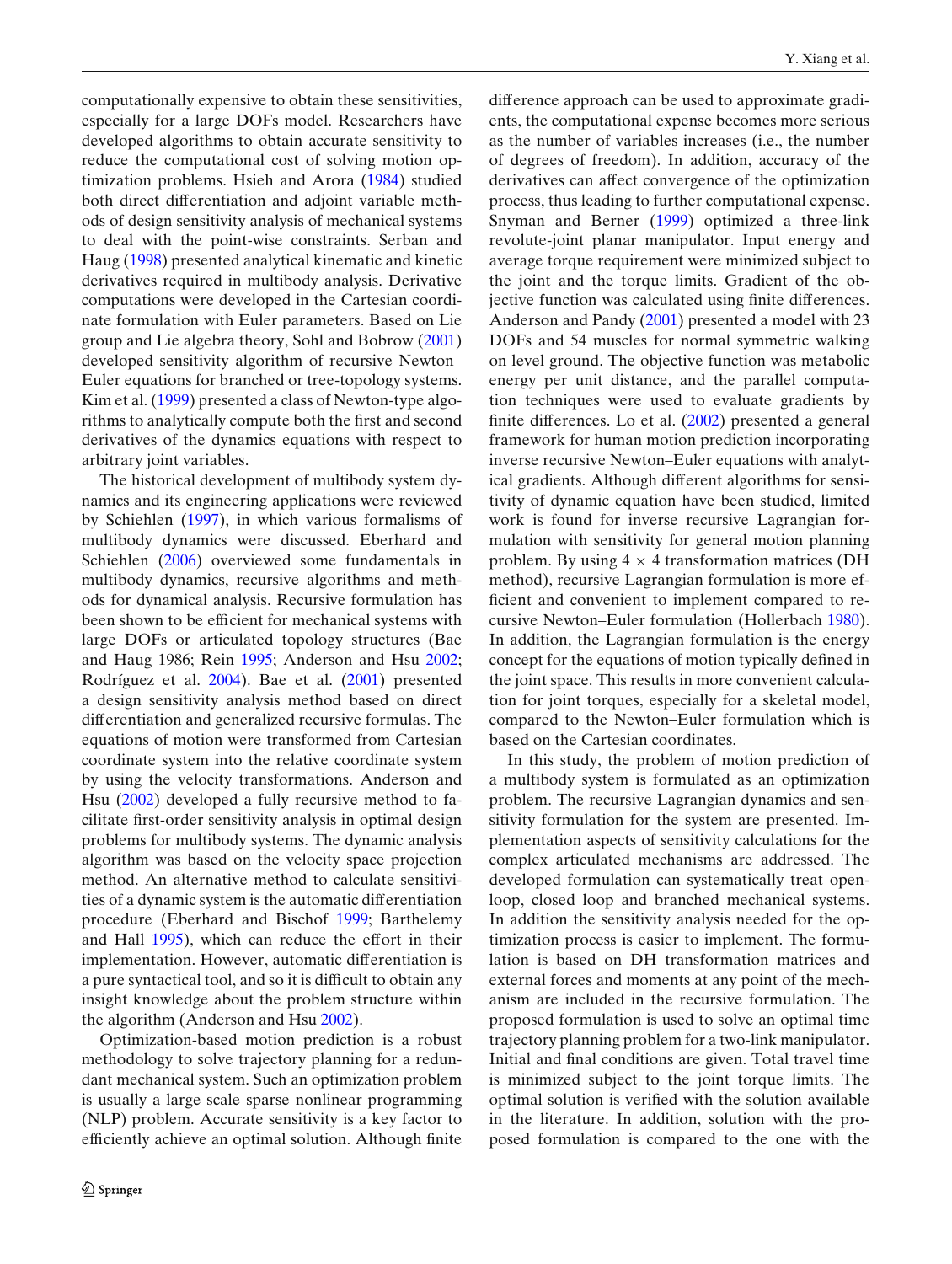<span id="page-2-0"></span>closed-form equations of motion. The two solutions match quite closely. The lifting motion of the twolink manipulator with external loads is also optimized by using the algorithm developed in this paper and the results are verified by using commercial multibody dynamics software ADAMSTM. Also the algorithm has been used to simulate walking and running of digital human models having many degrees of freedom. These results are presented in separate publications (Xiang et al. [2007;](#page-13-0) Chung et al. [2007\)](#page-13-0).

### **2 Denavit–Hartenberg method**

The Denavit–Hartenberg (DH) method relates the position of a point in one coordinate system to another by using transformation matrices (Denavit and Hartenber[g](#page-13-0) [1955\)](#page-13-0). Since the method is a key component of the present formulation, it is briefly summarized here. For a serial kinematics chain,  $q \in R^n$  is defined as the vector of *n*-generalized coordinates, the joint angles. The position vector of a point of interest in the Cartesian space can be written in terms of the joint angles as  $X = X(q)$ , where  $X(q)$  can be obtained from the multiplication of the 4  $\times$  4 homogeneous transformation matrices  $^{i-1}T_i$ defined by the DH method as:

$$
{}^{i-1}\mathbf{T}_i = \begin{bmatrix} \cos\theta_i - \cos\alpha_i \sin\theta_i & \sin\alpha_i \sin\theta_i & a_i \cos\theta_i \\ \sin\theta_i & \cos\alpha_i \cos\theta_i & -\sin\alpha_i \cos\theta_i & a_i \sin\theta_i \\ 0 & \sin\alpha_i & \cos\alpha_i & d_i \\ 0 & 0 & 0 & 1 \end{bmatrix}
$$
(1)

which relates coordinate frames *i* and *i* − 1, represented by four parameters  $\theta_i$ ,  $d_i$ ,  $\alpha_i$ , and  $a_i$ , as shown in Fig. 1.

A revolute or prismatic joint is modeled as a one-DOF motion *qi* along local *zi*<sup>−</sup><sup>1</sup> axis. The joint motion is incorporated in the transformation matrix  $i^{-1}$ **T**<sub>*i*</sub> as in  $(2)$ :

$$
q_i = \begin{cases} \theta_i & \text{for a revolute joint} \\ d_i & \text{for a prismatic joint} \end{cases}
$$
 (2)

Let us define the augmented  $4 \times 1$  vectors  ${}^{0}$ **r**<sub>*j*</sub> and **r**<sub>*j*</sub> using the global Cartesian vector  $X(q)$  and the local Cartesian vector  $\mathbf{X}_i$  as:

$$
{}^{0}\mathbf{r}_{j} = \begin{bmatrix} \mathbf{X}(\mathbf{q}) \\ 1 \end{bmatrix}, \mathbf{r}_{j} = \begin{bmatrix} \mathbf{X}_{j} \\ 1 \end{bmatrix}
$$
 (3)

where  $X_j$  is the position of the point with respect to the *j*th coordinate system. Using these vectors,  ${}^{0}$ **r**<sub>*j*</sub> can be related to  $\mathbf{r}_j$  (i.e., the global Cartesian vector  $\mathbf{X}(q)$ 



**Fig. 1** Joint coordinate systems

can be expressed in terms of the local Cartesian vector **X***j*) as:

$$
{}^{0}\mathbf{r}_{j} = {}^{0}\mathbf{T}_{j}(\mathbf{q}) \mathbf{r}_{j} \tag{4}
$$

where

$$
{}^{0}\mathbf{T}_{j}\left(\mathbf{q}\right)=\prod_{i=1}^{j} {}^{i-1}\mathbf{T}_{i}={}^{0}\mathbf{T}_{1}\left(q_{1}\right){}^{1}\mathbf{T}_{2}\left(q_{2}\right)\cdots {}^{j-1}\mathbf{T}_{j}\left(q_{j}\right) \quad (5)
$$

### **3 Regular Lagrangian equations**

3.1 Formulation of regular Lagrangian equation

The regular form of the Lagrangian equation can be written in vector–matrix form (Fu et al[.](#page-13-0) [1987\)](#page-13-0):

$$
\tau = \mathbf{M}(\mathbf{q})\ddot{\mathbf{q}} + V(\mathbf{q}, \dot{\mathbf{q}}) + \sum_{i} \mathbf{J}_{i}^{T} m_{i} \mathbf{g} + \mathbf{J}_{s}^{T} \mathbf{f}_{s}
$$
(6)

$$
M_{ik}(\mathbf{q}) = \sum_{j=\max(i,k)}^{n} Tr\left(\frac{\partial^{0} \mathbf{T}_{j}(\mathbf{q})}{\partial q_{k}} \mathbf{I}_{j}\left(\frac{\partial^{0} \mathbf{T}_{j}(\mathbf{q})}{\partial q_{i}}\right)^{T}\right)
$$
  

$$
i, k = 1, 2, ..., n
$$
 (7)

$$
\mathbf{V}_{i}(\mathbf{q}, \dot{\mathbf{q}}) = \sum_{k=1}^{n} \sum_{m=1}^{n} \sum_{j=\max(i,k,m)}^{n} Tr \left( \frac{\partial^{20} \mathbf{T}_{j}(\mathbf{q})}{\partial q_{k} \partial q_{m}} \mathbf{I}_{j} \left( \frac{\partial^{0} \mathbf{T}_{j}(\mathbf{q})}{\partial q_{i}} \right)^{T} \right) \times \dot{q}_{k} \dot{q}_{m} \qquad i, k, m = 1, 2, ..., n \qquad (8)
$$

Springer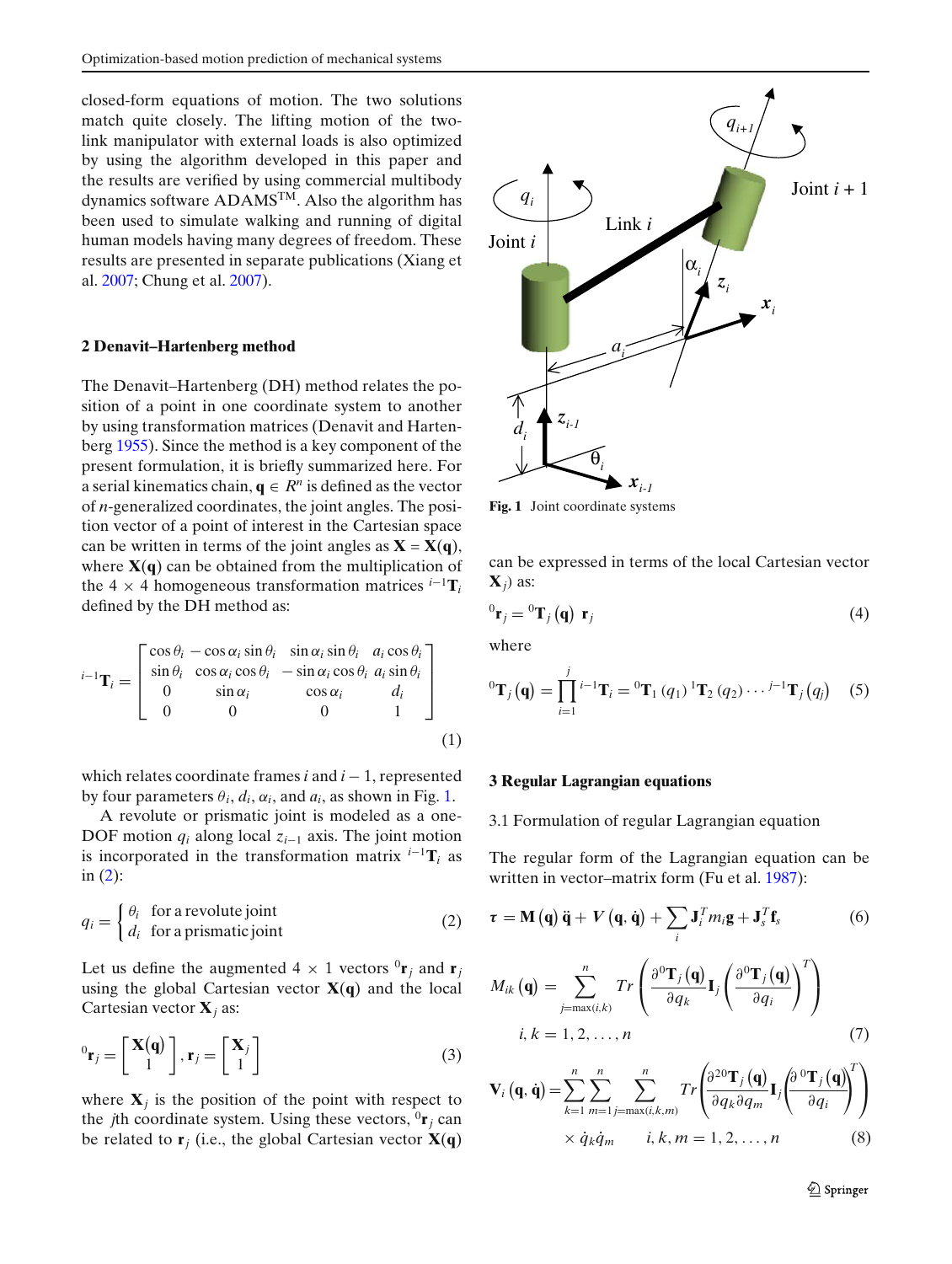$$
\mathbf{J}_i = \frac{\partial^0 \mathbf{T}_i}{\partial q_i} \overline{r}_i \tag{9}
$$

$$
\mathbf{J}_s = \frac{\partial^0 \mathbf{T}_s}{\partial q_s} \overline{r_s} \tag{10}
$$

where  $J_i$  is the Jacobian matrix for link *i* and  $\overline{r_i}$  is the position of the center of mass of link *i* with respect to the *i*th coordinate system;  $\mathbf{I}_i$  is the augmented inertia matrix for link  $j$ ;  $J_s$  is the Jacobian matrix for the external load  $f_s$  and  $\overline{r_s}$  is the position where external load applied in the *s*th coordinate system.  $Tr[\cdots]$  denotes the trace operation and  $(\cdots)^T$  denotes the matrix transpose.

### 3.2 Sensitivity analysis

We note from  $(6)$ – $(10)$  that the regular Lagrangian equations are coupled, nonlinear, and second-order differential equations. **M**(**q**) is an  $n \times n$  matrix, and  $V(q, \dot{q})$  is an  $n \times 1$  vector. Each term involves summation and state variables. Direct sensitivity analysis gives the  $n \times n$  sensitivity matrix as:

$$
\frac{\partial \tau}{\partial \mathbf{q}} = \frac{\partial \mathbf{M}(\mathbf{q}) \ddot{\mathbf{q}}}{\partial \mathbf{q}} + \frac{\partial \mathbf{V}(\mathbf{q}, \dot{\mathbf{q}})}{\partial \mathbf{q}} + \frac{\partial \sum_{i} \mathbf{J}_{i}^{T} m_{i} \mathbf{g}}{\partial \mathbf{q}} + \frac{\partial \mathbf{J}_{s}^{T} \mathbf{f}_{s}}{\partial \mathbf{q}}
$$
(11)

### **4 Recursive Lagrangian equations**

### 4.1 Forward recursive kinematics

We can define  $4 \times 4$  matrices  $\mathbf{A}_i$ ,  $\mathbf{B}_j$ ,  $\mathbf{C}_j$  as recursive position, velocity, and acceleration transformation matrices, respectively, for the *j*th joint. Given the link transformation matrix  $(T_i)$  and the kinematics state variables for each joint  $(q_j, \dot{q}_j, \text{ and } \ddot{q}_j)$ , we have for  $j = 1$  to *n*:

$$
\mathbf{A}_{j} = \mathbf{T}_{1} \mathbf{T}_{2} \mathbf{T}_{3} \cdots \mathbf{T}_{j} = \mathbf{A}_{j-1} \mathbf{T}_{j} \tag{12}
$$

$$
\mathbf{B}_{j} = \dot{\mathbf{A}}_{j} = \mathbf{B}_{j-1} \mathbf{T}_{j} + \mathbf{A}_{j-1} \frac{\partial \mathbf{T}_{j}}{\partial q_{j}} \dot{q}_{j}
$$
(13)

$$
\mathbf{C}_{j} = \dot{\mathbf{B}}_{j} = \ddot{\mathbf{A}}_{j} = \mathbf{C}_{j-1} \mathbf{T}_{j} + 2\mathbf{B}_{j-1} \frac{\partial \mathbf{T}_{j}}{\partial q_{j}} \dot{q}_{j} + \mathbf{A}_{j-1} \frac{\partial^{2} \mathbf{T}_{j}}{\partial q_{j}^{2}} \dot{q}_{j}^{2} + \mathbf{A}_{j-1} \frac{\partial \mathbf{T}_{j}}{\partial q_{j}} \ddot{q}_{j}
$$
(14)

where  $\mathbf{A}_0 = \mathbf{1}$  (identity matrix) and  $\mathbf{B}_0 = \mathbf{C}_0 = \mathbf{0}$ . For the sake of simplicity,  $\mathbf{T}_j$  is used to represent  $j^{-1}\mathbf{T}_j$ .

After obtaining all the transformation matrices **A***j*,  $\mathbf{B}_i$ ,  $\mathbf{C}_i$ , the global position, velocity, and acceleration of a point in Cartesian coordinates can be calculated as:

$$
{}^{0}\mathbf{r}_{j} = \mathbf{A}_{j}\mathbf{r}_{j}; {}^{0}\dot{\mathbf{r}}_{j} = \mathbf{B}_{j}\mathbf{r}_{j}; {}^{0}\ddot{\mathbf{r}}_{j} = \mathbf{C}_{j}\mathbf{r}_{j}
$$
(15)

where  $\mathbf{r}_i$  contains the augmented local coordinates of the point in *j*th coordinate system.

### 4.2 Backward recursive dynamics

Based on forward recursive kinematics, the backward recursion for dynamic analysis is accomplished by defining  $4 \times 4$  transformation matrix  $D_i$  and  $4 \times 1$ transformation vectors  $\mathbf{E}_i$ ,  $\mathbf{F}_i$ , and  $\mathbf{G}_i$  as follows.

Given the mass and inertia properties of each link, and the external force  $\mathbf{f}_k^T = \left[ \begin{array}{c} k f_x \, k f_y \, k f_z \, 0 \end{array} \right]$  and the moment  $\mathbf{h}_k^T = \left[ {}^{k}h_x {}^{k}h_y {}^{k}h_z 0 \right]$  for the link *k* defined in the global coordinate system, then the joint actuation torques  $\tau_i$  are computed for  $i = n$  to 1 as (Hollerbac[h](#page-13-0) [1980](#page-13-0)):

$$
\tau_i = tr \left[ \frac{\partial \mathbf{A}_i}{\partial q_i} \mathbf{D}_i \right] - \mathbf{g}^T \frac{\partial \mathbf{A}_i}{\partial q_i} \mathbf{E}_i - \mathbf{f}_k^T \frac{\partial \mathbf{A}_i}{\partial q_i} \mathbf{F}_i - \mathbf{G}_i^T \mathbf{A}_{i-1} \mathbf{z}_0
$$
\n(16)

where:

$$
\mathbf{D}_{i} = \mathbf{I}_{i} \mathbf{C}_{i}^{T} + \mathbf{T}_{i+1} \mathbf{D}_{i+1}
$$
\n(17)

$$
\mathbf{E}_{i} = m_{i}^{i} \mathbf{r}_{i} + \mathbf{T}_{i+1} \mathbf{E}_{i+1}
$$
\n(18)

$$
\mathbf{F}_i = {}^k \mathbf{r}_f \delta_{ik} + \mathbf{T}_{i+1} \mathbf{F}_{i+1} \tag{19}
$$

$$
\mathbf{G}_i = \mathbf{h}_k \delta_{ik} + \mathbf{G}_{i+1} \tag{20}
$$

with  $D_{n+1} = 0$  and  $E_{n+1} = F_{n+1} = G_{n+1} = 0$ ;  $I_i$  is the inertia matrix for link  $i$ ;  $m_i$  is the mass of link  $i$ ; **g** is the gravity vector;  ${}^{i}$ **r**<sub>*i*</sub> is the location of center of mass of link *i* in the local frame *i*;  ${}^k\mathbf{r}_f$  is position of the external force in the local frame  $k$ ;  $\mathbf{z}_0 = \begin{bmatrix} 0 & 0 & 1 & 0 \end{bmatrix}^T$  for a revolute joint and  $\mathbf{z}_0 = \begin{bmatrix} 0 & 0 & 0 & 0 \end{bmatrix}^T$  for a prismatic joint.  $\delta_{ik}$  is Kronecker delta.

The first term in torque expression is the inertia and Coriolis torque, the second term denotes the torque of force due to gravity, the third term is the torque due to external force, and the fourth term represents the torque due to external moment.

#### 4.3 Sensitivity analysis

The derivatives,  $\frac{\partial \tau_i}{\partial q_k}$ ,  $\frac{\partial \tau_i}{\partial \dot{q}_k}$ ,  $\frac{\partial \tau_i}{\partial \dot{q}_k}$  (*i* = 1 to *n*; *k* = 1 to *n*), can be evaluated for a mechanical system in a recursive way using the foregoing recursive Lagrangian dynamics formulation.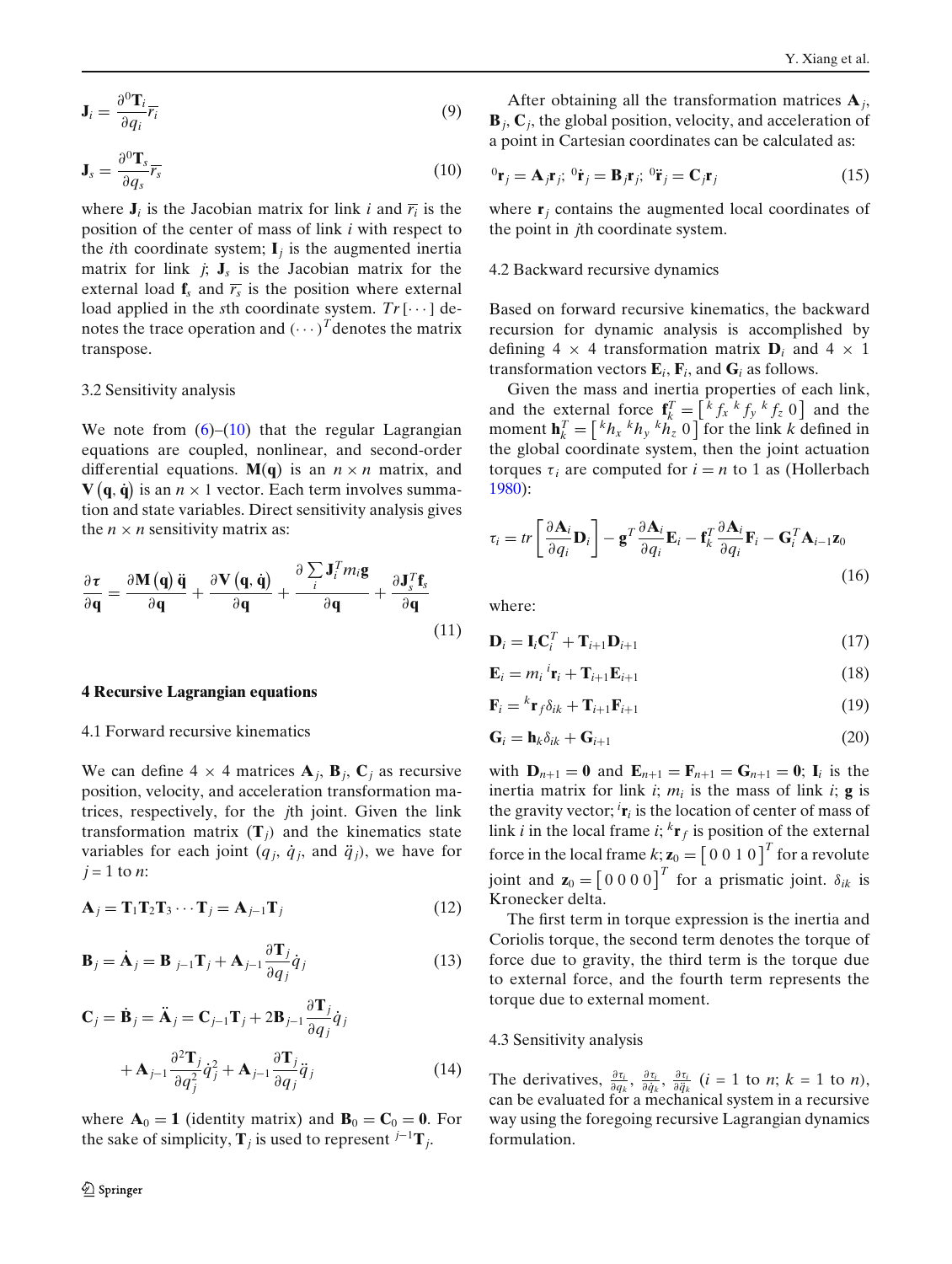### *4.3.1 Kinematics sensitivity analysis*

For a given point, sensitivity of position, velocity, and acceleration with respect to state variables relates to transformation matrices **A**, **B**, and **C**.

$$
\frac{\partial \mathbf{A}_i}{\partial q_k} = \begin{cases} \frac{\partial \mathbf{A}_{i-1}}{\partial q_k} \mathbf{T}_i & (k < i) \\ \mathbf{A}_{i-1} \frac{\partial \mathbf{T}_i}{\partial q_k} & (k = i) \\ \mathbf{0} & (k > i) \end{cases} \tag{21}
$$

$$
\frac{\partial \mathbf{B}_i}{\partial q_k} = \begin{cases} \frac{\partial \mathbf{B}_{i-1}}{\partial q_k} \mathbf{T}_i + \frac{\partial \mathbf{A}_{i-1}}{\partial q_k} \frac{\partial \mathbf{T}_i}{\partial q_i} \dot{q}_i & (k < i) \\ \mathbf{B}_{i-1} \frac{\partial \mathbf{T}_i}{\partial q_k} + \mathbf{A}_{i-1} \frac{\partial^2 \mathbf{T}_i}{\partial q_k} \dot{q}_i & (k = i) \\ 0 & (k > i) \end{cases}
$$
(22)

$$
\frac{\partial \mathbf{B}_i}{\partial \dot{q}_k} = \begin{cases} \frac{\partial \mathbf{B}_{i-1}}{\partial \dot{q}_k} \mathbf{T}_i & (k < i) \\ \mathbf{A}_{i-1} \frac{\partial \mathbf{T}_i}{\partial q_k} & (k = i) \\ 0 & (k > i) \end{cases} \tag{23}
$$

$$
\frac{\partial \mathbf{C}_{i}}{\partial q_{k}} = \begin{cases}\n\frac{\partial \mathbf{C}_{i-1}}{\partial q_{k}} \mathbf{T}_{i} + 2 \frac{\partial \mathbf{B}_{i-1}}{\partial q_{k}} \frac{\partial \mathbf{T}_{i}}{\partial q_{i}} \dot{q}_{i} + \frac{\partial \mathbf{A}_{i-1}}{\partial q_{k}} \frac{\partial^{2} \mathbf{T}_{i}}{\partial q_{i}^{2}} \dot{q}_{i}^{2} \\
+ \frac{\partial \mathbf{A}_{i-1}}{\partial q_{k}} \frac{\partial \mathbf{T}_{i}}{\partial q_{i}} \ddot{q}_{i} & (k < i) \\
\mathbf{C}_{i-1} \frac{\partial \mathbf{T}_{i}}{\partial q_{k}} + 2 \mathbf{B}_{i-1} \frac{\partial^{2} \mathbf{T}_{i}}{\partial q_{k}^{2}} \dot{q}_{i} + \mathbf{A}_{i-1} \frac{\partial^{3} \mathbf{T}_{i}}{\partial q_{k}^{3}} \dot{q}_{i}^{2} \\
+ \mathbf{A}_{i-1} \frac{\partial^{2} \mathbf{T}_{i}}{\partial q_{k}^{2}} \ddot{q}_{i} & (k = i) \\
0 & (k > i)\n\end{cases}
$$
\n(24)

$$
\frac{\partial \mathbf{C}_i}{\partial \dot{q}_k} = \begin{cases} \frac{\partial \mathbf{C}_{i-1}}{\partial \dot{q}_k} \mathbf{T}_i + 2 \frac{\partial \mathbf{B}_{i-1}}{\partial \dot{q}_k} \frac{\partial \mathbf{T}_i}{\partial q_i} \dot{q}_i & (k < i) \\ 2 \mathbf{B}_{i-1} \frac{\partial \mathbf{T}_i}{\partial q_k} + 2 \mathbf{A}_{i-1} \frac{\partial^2 \mathbf{T}_i}{\partial q_k^2} \dot{q}_i & (k = i) \\ 0 & (k > i) \end{cases}
$$
(25)

$$
\frac{\partial \mathbf{C}_i}{\partial \ddot{q}_k} = \begin{cases} \frac{\partial \mathbf{C}_{i-1}}{\partial \dot{q}_k} \mathbf{T}_i & (k < i) \\ \mathbf{A}_{i-1} \frac{\partial \mathbf{T}_i}{\partial q_k} & (k = i) \\ \mathbf{0} & (k > i) \end{cases} \tag{26}
$$

The forward recursive kinematics sensitivity equations are implemented as follows:

Input state variables **q**, **q**˙, **q**¨ and initial condition  ${\bf A}[0] = {\bf 1}, {\bf B}[0] = {\bf 0}, {\bf C}[0] = {\bf 0}$ 

$$
\mathbf{Do} \; i=1, n
$$

- (1) Obtain  $q_i$ ,  $\dot{q}_i$ ,  $\ddot{q}_i$
- (2) Calculate and store **T**<sub>*i*</sub>(*q<sub>i</sub>*), ∂**T**<sub>*i*</sub>(*q<sub>i</sub>*)/∂*q<sub>i</sub>*,  $\partial^2$ **T**<sub>*i*</sub>(*q<sub>i</sub>*)/∂*q*<sub>i</sub><sup>2</sup>,  $\partial^3$ **T**<sub>*i*</sub>(*q<sub>i</sub>*)/∂*q*<sub>i</sub><sup>3</sup>
- (3) Calculate and store **A***<sup>i</sup>*
- (4) Calculate and store **B***<sup>i</sup>*
- (5) Calculate and store **C***<sup>i</sup>*

$$
Do j=1, i
$$

- (a) Calculate and store ∂**A***i*/∂*qj*
- (b) Calculate and store ∂**B***i*/∂*qj*, ∂**B***i*/∂*q*˙ *<sup>j</sup>*
- (c) Calculate and store ∂**C***i*/∂*qj*, ∂**C***i*/∂*q*˙ *<sup>j</sup>*, ∂ $C_i/\partial \ddot{q}_i$

**End Do**

# **End Do**

### *4.3.2 Dynamics sensitivity analysis*

Sensitivity of the joint torque with respect to the state variables involves **D**, **E**, **F**, and **G**, which correspond to inertia and Coriolis, gravity, external force, and external moment, respectively.

$$
\frac{\partial \mathbf{D}_{i}}{\partial q_{k}} = \begin{cases} \mathbf{I}_{i} \frac{\partial \mathbf{C}_{i}^{T}}{\partial q_{k}} + \mathbf{T}_{i+1} \frac{\partial \mathbf{D}_{i+1}}{\partial q_{k}} & (k \leq i) \\ \frac{\partial \mathbf{T}_{i+1}}{\partial q_{k}} \mathbf{D}_{i+1} + \mathbf{T}_{i+1} \frac{\partial \mathbf{D}_{i+1}}{\partial q_{k}} & (k = i+1) \\ \mathbf{T}_{i+1} \frac{\partial \mathbf{D}_{i+1}}{\partial q_{k}} & (k > i+1) \end{cases} \tag{27}
$$

$$
\frac{\partial \mathbf{D}_{i}}{\partial \dot{q}_{k}} = \begin{cases} \mathbf{I}_{i} \frac{\partial \mathbf{C}_{i}^{T}}{\partial \dot{q}_{k}} + \mathbf{T}_{i+1} \frac{\partial \mathbf{D}_{i+1}}{\partial \dot{q}_{k}} & (k \leq i) \\ \mathbf{T}_{i+1} \frac{\partial \mathbf{D}_{i+1}}{\partial \dot{q}_{k}} & (k > i) \end{cases} \tag{28}
$$

$$
\frac{\partial \mathbf{D}_i}{\partial \ddot{q}_k} = \begin{cases} \mathbf{I}_i \frac{\partial \mathbf{C}_i^T}{\partial \ddot{q}_k} + \mathbf{T}_{i+1} \frac{\partial \mathbf{D}_{i+1}}{\partial \ddot{q}_k} & (k \le i) \\ \mathbf{T}_{i+1} \frac{\partial \mathbf{D}_{i+1}}{\partial \ddot{q}_k} & (k > i) \end{cases} \tag{29}
$$

$$
\frac{\partial \mathbf{E}_i}{\partial q_k} = \begin{cases} \mathbf{0} & (k \leq i) \\ \frac{\partial \mathbf{T}_{i+1}}{\partial q_k} \mathbf{E}_{i+1} + \mathbf{T}_{i+1} \frac{\partial \mathbf{E}_{i+1}}{\partial q_k} & (k = i+1) \\ \mathbf{T}_{i+1} \frac{\partial \mathbf{E}_{i+1}}{\partial q_k} & (k > i+1) \end{cases} \tag{30}
$$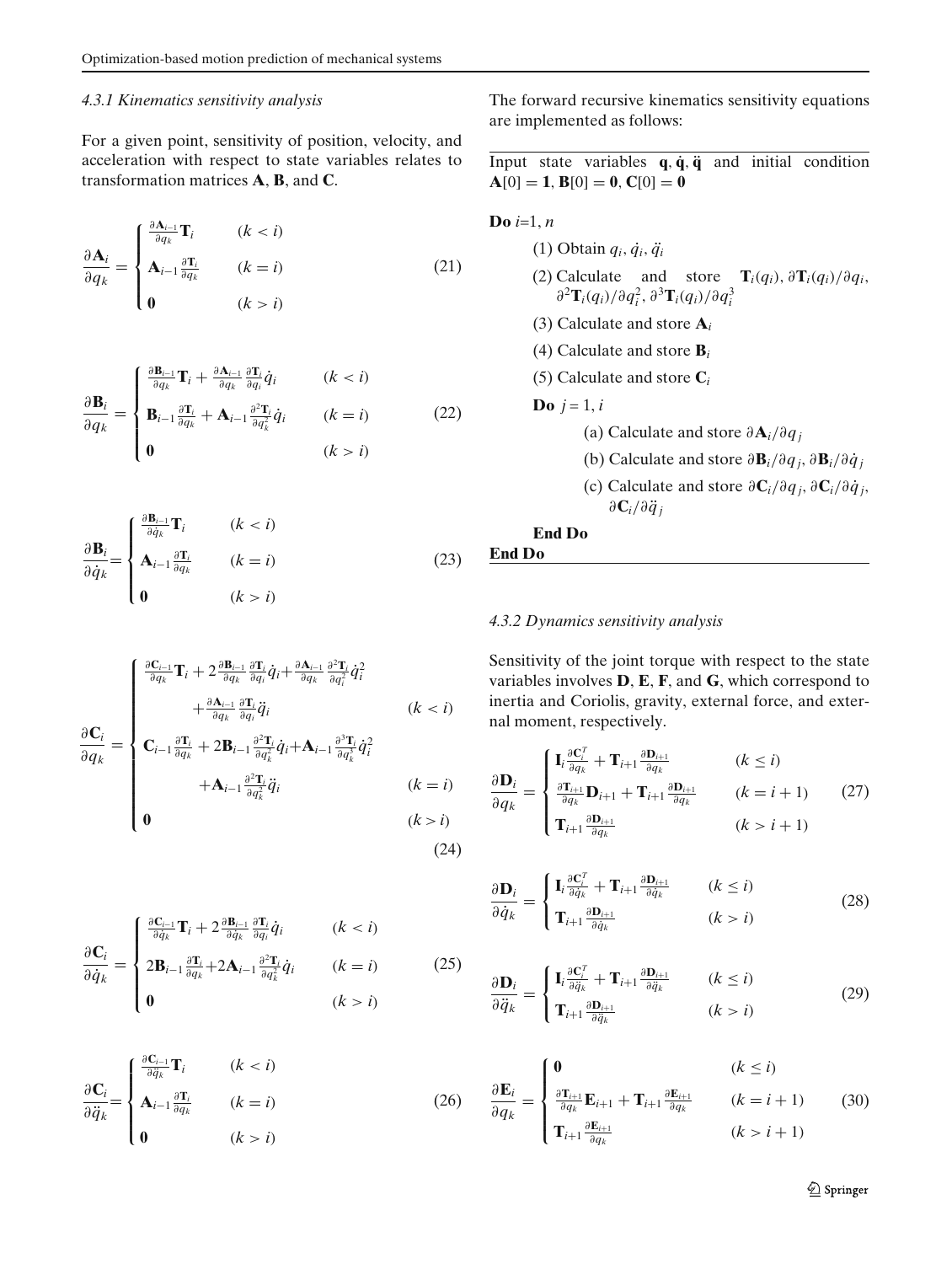$$
\frac{\partial \mathbf{F}_i}{\partial q_k} = \begin{cases} \n\mathbf{0} & (k \leq i) \\ \n\frac{\partial \mathbf{T}_{i+1}}{\partial q_k} \mathbf{F}_{i+1} + \mathbf{T}_{i+1} \frac{\partial \mathbf{F}_{i+1}}{\partial q_k} & (k = i+1) \\ \n\mathbf{T}_{i+1} \frac{\partial \mathbf{F}_{i+1}}{\partial q_k} & (k > i+1) \n\end{cases} \tag{31}
$$

$$
\frac{\partial \mathbf{G}_i}{\partial q_k} = \mathbf{0} \tag{32}
$$

$$
\frac{\partial \tau_i}{\partial q_k} = \begin{cases} tr \left( \frac{\partial^2 \mathbf{A}_i}{\partial q_i \partial q_k} \mathbf{D}_i + \frac{\partial \mathbf{A}_i}{\partial q_i} \frac{\partial \mathbf{D}_i}{\partial q_k} \right) - \mathbf{g}^T \frac{\partial^2 \mathbf{A}_i}{\partial q_i \partial q_k} \mathbf{E}_i \\ - \mathbf{f}^T \frac{\partial^2 \mathbf{A}_i}{\partial q_i \partial q_k} \mathbf{F}_i - \mathbf{G}_i^T \frac{\partial \mathbf{A}_{i-1}}{\partial q_k} \mathbf{z}_0 & (k \leq i) \\ tr \left( \frac{\partial \mathbf{A}_i}{\partial q_i} \frac{\partial \mathbf{D}_i}{\partial q_k} \right) - \mathbf{g}^T \frac{\partial \mathbf{A}_i}{\partial q_i} \frac{\partial \mathbf{E}_i}{\partial q_k} - \mathbf{f}^T \frac{\partial \mathbf{A}_i}{\partial q_i} \frac{\partial \mathbf{F}_i}{\partial q_k} & (k > i) \end{cases}
$$

$$
\frac{d\mathbf{r}_k}{d\mathbf{r}_k} - \mathbf{g}^T \frac{\partial \mathbf{A}_i}{\partial q_i} \frac{\partial \mathbf{E}_i}{\partial q_k} - \mathbf{f}^T \frac{\partial \mathbf{A}_i}{\partial q_i} \frac{\partial \mathbf{F}_i}{\partial q_k} \qquad (k > i)
$$
\n(33)

$$
\frac{\partial \tau_i}{\partial \dot{q}_k} = tr \left( \frac{\partial \mathbf{A}_i}{\partial q_i} \frac{\partial \mathbf{D}_i}{\partial \dot{q}_k} \right)
$$
(34)

$$
\frac{\partial \tau_i}{\partial \ddot{q}_k} = tr \left( \frac{\partial \mathbf{A}_i}{\partial q_i} \frac{\partial \mathbf{D}_i}{\partial \ddot{q}_k} \right)
$$
(35)

Thus, the gradients of torque with respect to state variables are obtained through (33) to (35).

The backward recursive dynamics sensitivity equations are implemented as follows:

Input state variables  $\mathbf{q}, \dot{\mathbf{q}}, \ddot{\mathbf{q}}$  and final condition  $D[n+1] = 0$ ,  $E[n+1] = 0$ ,  $F[n+1] = 0$ ,  $G[n+1] = 0$ and using the stored information calculated from forward recursive sensitivity algorithm

$$
\mathbf{Do}\ i=n,1
$$

- (1) Calculate and store **D***i*, **E***i*, **F***i*, **G***<sup>i</sup>*
- (2) Calculate and store τ*<sup>i</sup>*
- **Do**  $j = 1, i$

Calculate and store ∂<sup>2</sup>**A***i*/∂*qi*∂*qj*

# **End Do**

$$
\mathbf{Do}\,k=1,n
$$

- (a) Calculate and store ∂**D***i*/∂*qk*,  $\partial$ **D**<sub>*i*</sub>/∂ $\dot{q}_k$ ,  $\partial$ **D**<sub>*i*</sub>/∂ $\ddot{q}_k$
- (b) Calculate and store ∂**E***i*/∂*qk*
- (c) Calculate and store ∂**F***i*/∂*qk*
- (d) Calculate and store ∂τ*i*/∂*qk*,  $\frac{\partial \tau_i}{\partial \dot{q}_k}$ ,  $\frac{\partial \tau_i}{\partial \ddot{q}_k}$

# **End Do**

# **End Do**

### 4.4 Comparison of sensitivity analyses

Direct sensitivity analyses from the regular Lagrangian equations are challenging and inefficient because all terms are coupled together. For a large-DOF mechanism, this process is almost impossible. The computation cost of regular Lagrangian equations is of order  $O(n<sup>4</sup>)$ , and sensitivity cost is even larger. Moreover, to deal with closed-loop or branched chains, the regular Lagrangian equations of the system must be rewritten, and sensitivity analysis has to go through each term in the coefficient matrix.

In contrast, the recursive formulation is convenient for computing sensitivities. Dynamic equations of the system are set up in a recursive way. Sensitivity information about a joint involves two adjacent joints. The computation cost is therefore reduced to the order of  $O(n)$ . In addition, the recursive algorithm is suitable for computer implementation. For a system with small DOF, the total computational time with different formulations of equations of motion may not be too different. However, for a model with a large number of DOF, the number of calculations can be significantly different. This can have a significant impact on the efficiency of the entire optimization process. It has been concluded in the literature that the recursive formulation is the most suitable for large scale mechanical system (Hollerbach [1980](#page-13-0); Luh et al. [1980](#page-13-0); Toogood [1989](#page-13-0); Bae et al. [2001\)](#page-13-0). By introducing the parent link and child link concepts, extension of the algorithm to branched chains is straightforward. The parent link transfers forward kinematics (**A**, **B**, **C**) to each child link, and every child link passes dynamics (**D**, **E**, **F**, **G**) back to the parent link, as shown in Fig. 2 (for clarity, only **C** and **D** matrices are shown in the figure).



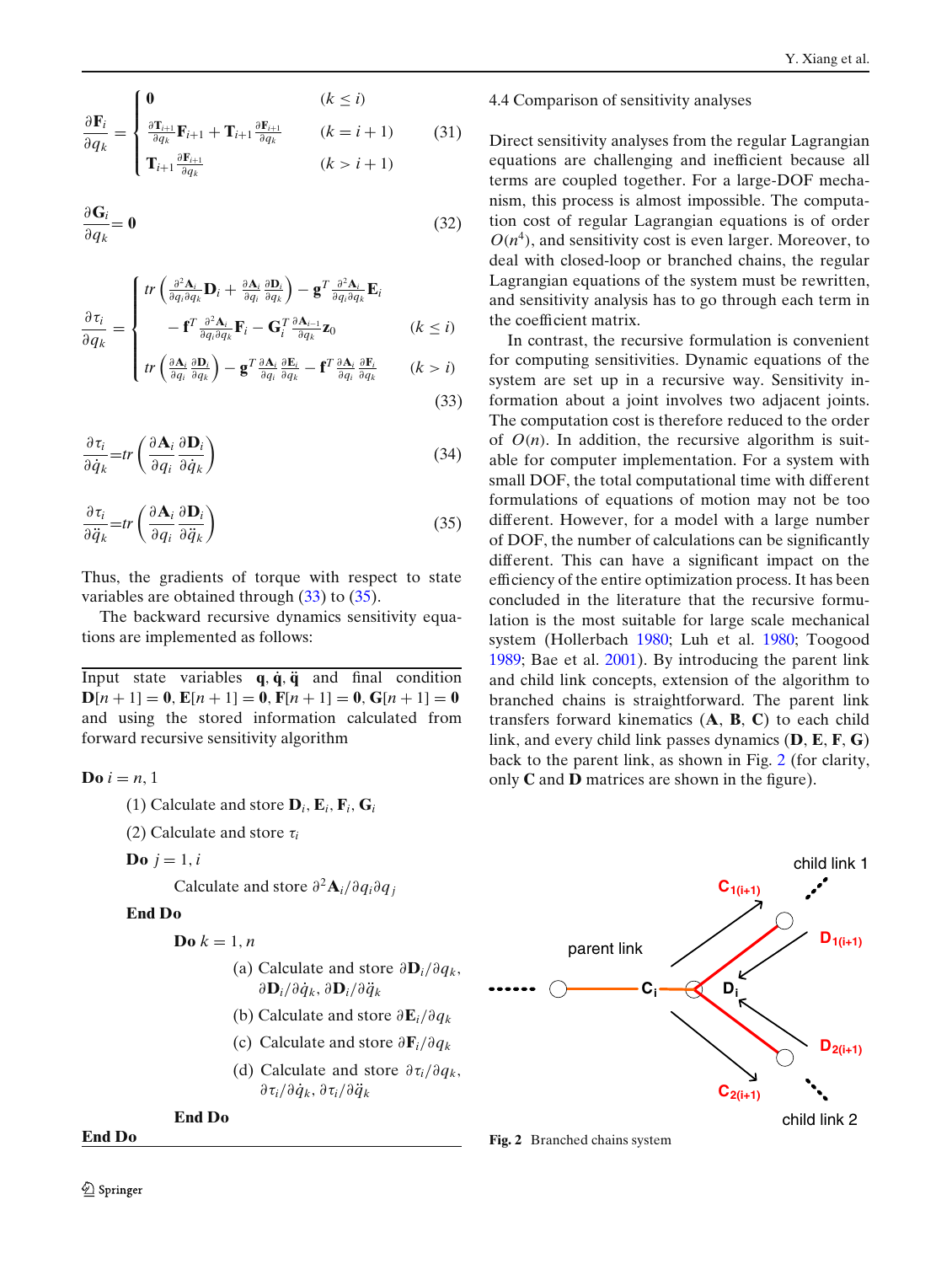<span id="page-6-0"></span>Open-loop algorithm:

$$
\begin{cases}\n\mathbf{A}[0] = \mathbf{1}; \ \mathbf{B}[0] = \mathbf{0}; \ \mathbf{C}[0] = \mathbf{0} \\
\mathbf{D}[n+1] = \mathbf{0}; \ \mathbf{E}[n+1] = \mathbf{0}; \ \mathbf{F}[n+1] = \mathbf{0}; \ \mathbf{G}[n+1] = \mathbf{0}\n\end{cases}
$$
\n(36)

The basis is always fixed in the inertial coordinate and moving basis can be dealt with by introducing more degrees of freedom (virtual joint with zero mass and inertia) which relate moving basis to the fixed origin in inertial coordinate.

Branched-chain algorithm:

For forward kinematics, the child branch receives kinematics of the parent branch; for backward dynamics, the parent branch accumulates dynamics of the child branches as follows:

$$
\begin{cases}\n\mathbf{A}_{\text{child}}\left[0\right] = \mathbf{A}_{\text{parent}}\left[n_p\right] \\
\mathbf{B}_{\text{child}}\left[0\right] = \mathbf{B}_{\text{parent}}\left[n_p\right] \\
\mathbf{C}_{\text{child}}\left[0\right] = \mathbf{C}_{\text{parent}}\left[n_p\right]\n\end{cases} \tag{37a}
$$

$$
\begin{cases}\n\mathbf{D}_{\text{parent}}\left[n_{p}+1\right] = \sum_{i=1}^{m} \mathbf{D}_{\text{child}(i)}\left[1\right] \\
\mathbf{E}_{\text{parent}}\left[n_{p}+1\right] = \sum_{i=1}^{m} \mathbf{E}_{\text{child}(i)}\left[1\right] \\
\mathbf{F}_{\text{parent}}\left[n_{p}+1\right] = \sum_{i=1}^{m} \mathbf{F}_{\text{child}(i)}\left[1\right] \\
\mathbf{G}_{\text{parent}}\left[n_{p}+1\right] = \sum_{i=1}^{m} \mathbf{G}_{\text{child}(i)}\left[1\right]\n\end{cases} \tag{37b}
$$

where  $n_p$  is the number of degrees of freedom in parent branch and *m* is the number of child branches connected to the parent branch; **A**child [0] stores the parent branch kinematics and  $\mathbf{D}_{\text{parent}}[n_p+1]$  stores the child branch dynamics as shown in Fig. 3.





**Fig. 3** Connectivity between parent branch and child branch



The derived algorithm can also be applied to closedloop system by introducing cut-joint with external forces and position constraint as follows:

$$
\begin{cases}\n\mathbf{A}[0] = \mathbf{1}; \ \mathbf{B}[0] = \mathbf{0}; \ \mathbf{C}[0] = \mathbf{0} \\
\mathbf{D}[n+1] = \mathbf{0}; \ \mathbf{E}[n+1] = \mathbf{0}; \ \mathbf{F}[n+1] = \mathbf{0}; \ \mathbf{G}[n+1] = \mathbf{0} \\
(38a)\n\end{cases}
$$

$$
\begin{cases}\ng\left({}^{0}\mathbf{r}_{n}\right) \leq 0 \text{ where } {}^{0}\mathbf{r}_{n} = \mathbf{A}\left[n\right]\mathbf{r}_{n} \\
\mathbf{f}_{n}^{T} = \begin{bmatrix} {}^{n} f_{x} {}^{n} f_{y} {}^{n} f_{z} \; 0 \end{bmatrix} \\
\mathbf{h}_{n}^{T} = \begin{bmatrix} {}^{n} h_{x} {}^{n} h_{y} {}^{n} h_{z} \; 0 \end{bmatrix}\n\end{cases} \tag{38b}
$$

where  ${}^{0}$ **r**<sub>*n*</sub> is the Cartesian coordinates of the endeffector and  $g(\cdots)$  is the constraint on it;  $f_n$  and  $h_n$  are external force and moment acting at the end-effector as depicted in Fig. 4.

### **5 Joint profile discretization**

A joint profile *q* (*t*) is parameterized by using uniform cubic *B*-splines as follows:

$$
q\left(\mathbf{t}, \mathbf{P}\right) = \sum_{i=1}^{m} B_i\left(\mathbf{t}\right) p_i \qquad 0 \le t \le T \tag{39}
$$

where  $B_i$  (**t**) are the basis functions,  $\mathbf{t} = \{t_0, \ldots, t_s\}$  is the knot vector, and  $P = \{p_1, \ldots, p_m\}$  is the control point vector. With this representation, the control points become the optimization variables (also called the design variables). *B*-spline interpolation has many important properties, such as continuity, differentiability, and local control. These properties, especially differentiability and local control, make *B*-splines competent to represent joint angle trajectories, which require smoothness and flexibility (Wang et al[.](#page-13-0) [2007](#page-13-0)).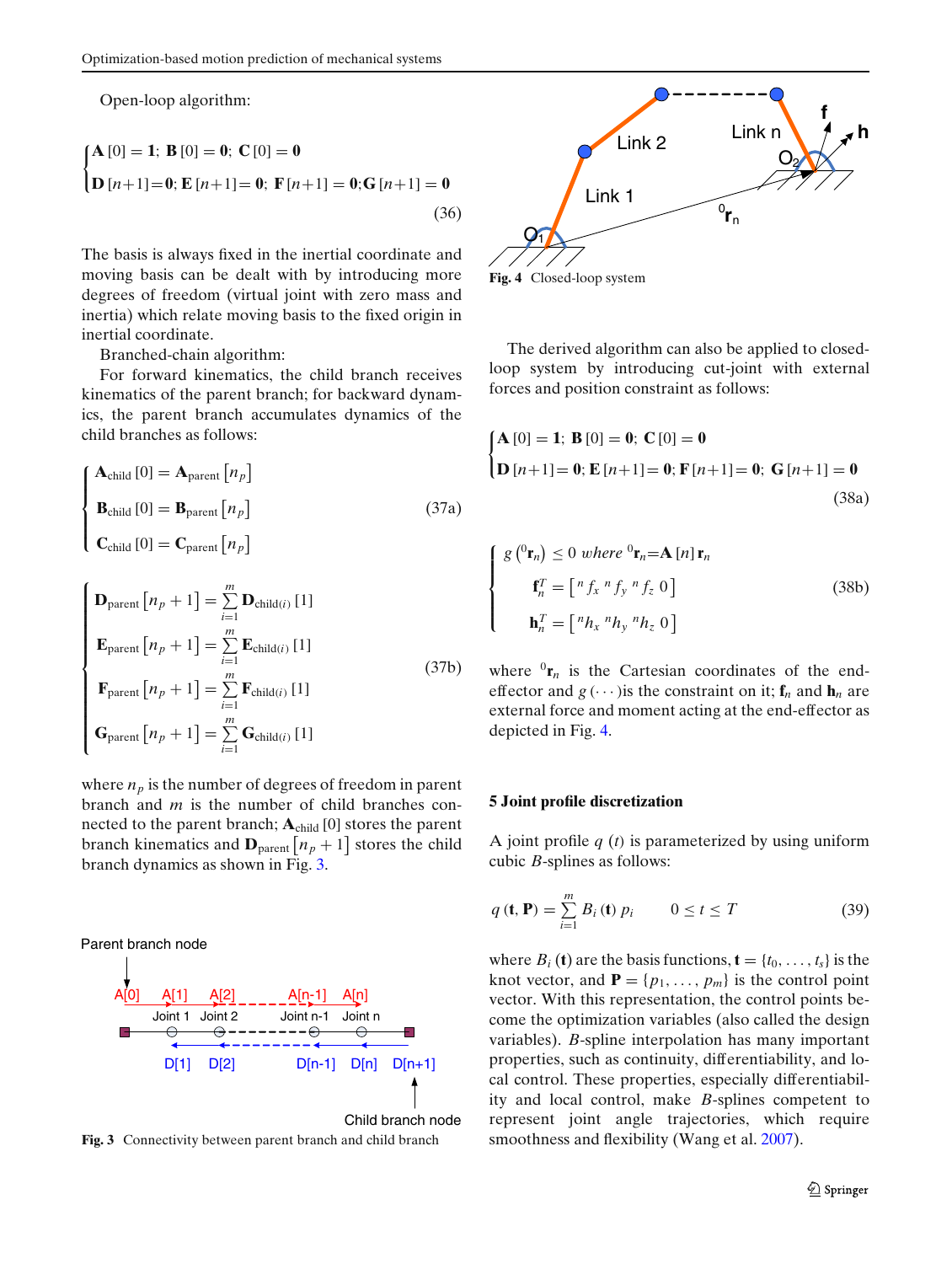<span id="page-7-0"></span>The *B*-spline basis functions are uniquely determined by knot vector **t**, which is evenly spaced on the time interval  $\begin{bmatrix} 0 & T \end{bmatrix}$  with time step  $\Delta t$ , as shown in (40):

$$
t_{i+1} = t_i + \Delta t,
$$
  $\Delta t = \frac{T}{s},$   $i = 0, ..., s - 1$  (40)

where *s* is the number of discretized segments.

 $q, \dot{q}$ , and  $\ddot{q}$  calculated from [\(39\)](#page-6-0) are functions of **t** and **P**; therefore torque  $\tau = \tau$  (**t**, **P**) is an explicit function of the knot vector and control points from the equation of motion. Thus, the derivatives of a torque  $\tau$  with respect to the control points and knot points can be computed using the chain rule as:

$$
\frac{\partial \tau}{\partial p_i} = \frac{\partial \tau}{\partial q} \frac{\partial q}{\partial p_i} + \frac{\partial \tau}{\partial \dot{q}} \frac{\partial \dot{q}}{\partial p_i} + \frac{\partial \tau}{\partial \ddot{q}} \frac{\partial \ddot{q}}{\partial p_i}
$$
(41)

$$
\frac{\partial \tau}{\partial t_i} = \frac{\partial \tau}{\partial q} \frac{\partial q}{\partial t_i} + \frac{\partial \tau}{\partial \dot{q}} \frac{\partial \dot{q}}{\partial t_i} + \frac{\partial \tau}{\partial \ddot{q}} \frac{\partial \ddot{q}}{\partial t_i}
$$
(42)

### **6 Numerical examples**

### 6.1 Description of the problem

The manipulator under study consists of two links whose lengths are  $L_1$  and  $L_2$  and moments of inertia are  $I_1$  and  $I_2$  as shown in Fig. 5.  $q_1$  and  $q_2$  are the relative joint angles that are controlled by the joint actuator torques  $\tau_1$  and  $\tau_2$ . The two links are considered rigid, and the relative joint angles are selected as independent generalized coordinates. The manipulator is assumed to lie in the vertical plane. Actuator torques drive the mechanism from the initial position  $(q_1(0), q_2(0))$  to the final position  $(q_1(T), q_2(T))$  in the time interval *T*. In addition, the manipulator is at rest at the initial and final points. The data for the manipulator are given as shown in Table 1.

Two optimization problems are implemented. The first problem is the time-optimal trajectory-planning design without gravity and external forces. The reason



**Fig. 5** Two-link manipulator in vertical plane

**Table 1** Parameters for the two-link manipulator

| Parameters               |                                    |
|--------------------------|------------------------------------|
| Length                   | $L_1 = L_2 = 0.4$ m                |
| Mass                     | $m_1 = m_2 = 0.5$ kg               |
| Inertia                  | $I_1 = I_2 = 0.1$ kgm <sup>2</sup> |
| Center of Mass of Link 1 | ${}^{1}r_1 = (-L_1/2, 0)$          |
| Center of Mass of Link 2 | $^{2}r_{2}=(-L_{2}/2,0)$           |
| Torque upper bound       | $\tau^U = 10$ Nm                   |
| Torque lower bound       | $\tau^L = -10$ Nm                  |
|                          |                                    |

to use this example is to validate the numerical results; solutions of this well-studied example are readily available in the literature (Dissanayake et al. [1991;](#page-13-0) Wang et al. [2005\)](#page-13-0). The second problem is to optimize a lifting motion with a mixed performance criterion. Both gravity and external force are considered. Sensitivity results with the recursive algorithm and the closed-form formulation are numerically compared.

For the parameterized optimization, the travel time *T* is evenly discretized into 20 segments with  $\Delta t =$ *T* / 20. The number of control points for each joint angle is taken as 22 so that the total number of control points is 44. Initial estimates of design variables are obtained by linear interpolation between the initial and final joint angles. The optimization problems are solved using the SNOPT program which uses a sequential quadratic programming (SQP) algorithm (Gill et al[.](#page-13-0) [2002](#page-13-0)).

# 6.2 Recursive Lagrangian sensitivity equations for the two-link manipulator

DH parameters of the planar two-link manipulator are described in Fig. 6 and Table [2.](#page-8-0)



**Fig. 6** DH coordinates for the two-link manipulator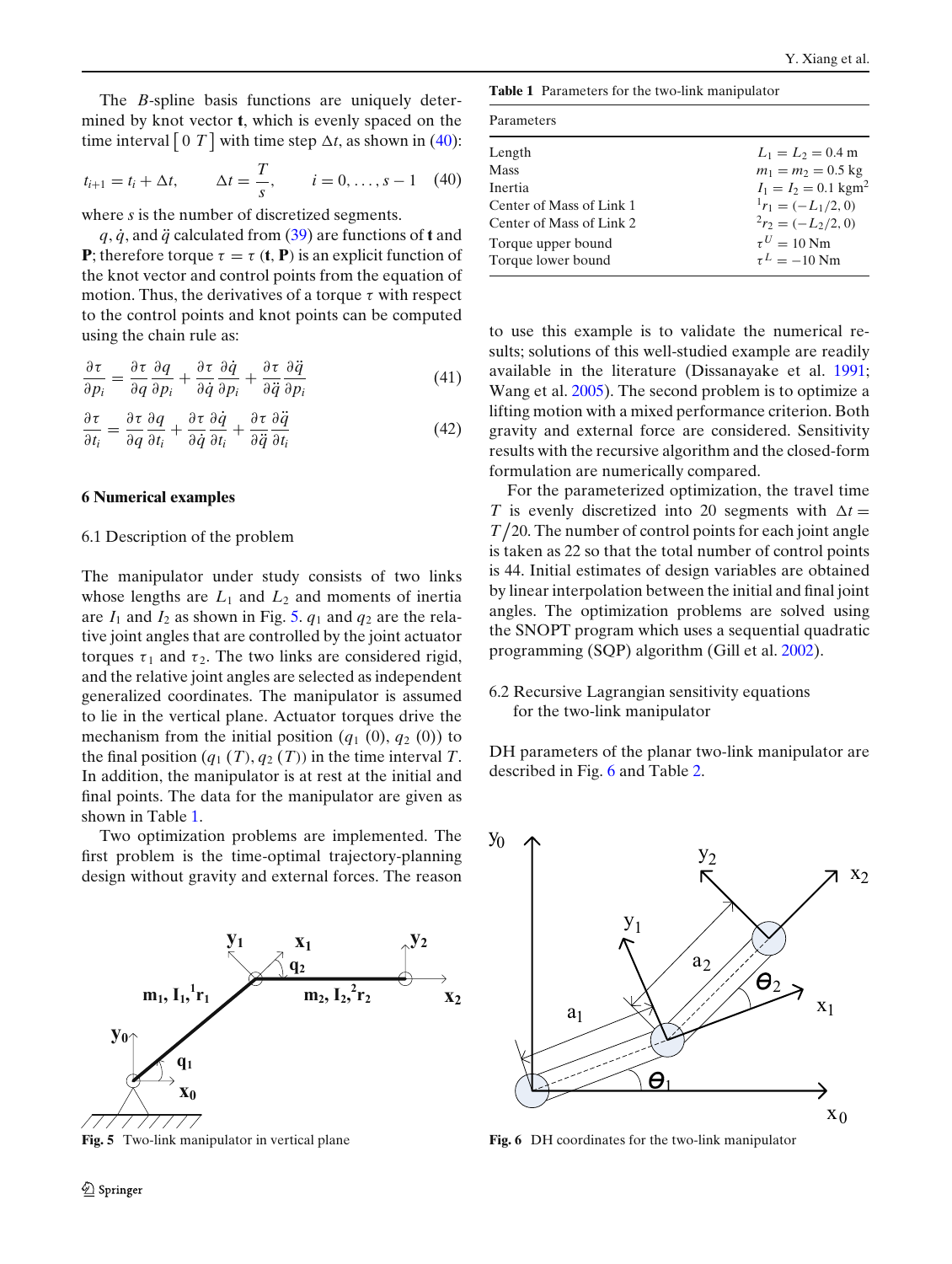<span id="page-8-0"></span>Optimization-based motion prediction of mechanical systems

|  |  |  |  |  | Table 2 DH parameters for the two-link manipulator |
|--|--|--|--|--|----------------------------------------------------|
|--|--|--|--|--|----------------------------------------------------|

| <b>LINK</b> | θ;      | $d_i$ | $a_i$    | $\alpha_i$ |
|-------------|---------|-------|----------|------------|
|             | θ<br>θэ |       | L1<br>L۶ |            |

The recursive Lagrangian dynamics and sensitivity equations of the two-link rigid manipulator are implemented as follows:

Transformation matrices:

$$
\mathbf{T}_1 = \begin{pmatrix} \cos\theta_1 & -\sin\theta_1 & 0 & L_1 \cos\theta_1 \\ \sin\theta_1 & \cos\theta_1 & 0 & L_1 \sin\theta_1 \\ 0 & 0 & 1 & 0 \\ 0 & 0 & 0 & 1 \end{pmatrix};
$$
\n
$$
\mathbf{T}_2 = \begin{pmatrix} \cos\theta_2 & -\sin\theta_2 & 0 & L_2 \cos\theta_2 \\ \sin\theta_2 & \cos\theta_2 & 0 & L_2 \sin\theta_2 \\ 0 & 0 & 1 & 0 \\ 0 & 0 & 0 & 1 \end{pmatrix}
$$
\n(43)

Forward recursive kinematics:

$$
\mathbf{A}_1 = \mathbf{T}_1; \qquad \mathbf{A}_2 = \mathbf{A}_1 \mathbf{T}_2 \tag{44}
$$

$$
\mathbf{B}_1 = \frac{\partial \mathbf{T}_1}{\partial \theta_1} \dot{\theta}_1; \qquad \mathbf{B}_2 = \mathbf{B}_1 \mathbf{T}_2 + \mathbf{A}_1 \frac{\partial \mathbf{T}_2}{\partial \theta_2} \dot{\theta}_2 \tag{45}
$$

$$
\mathbf{C}_1 = \frac{\partial^2 \mathbf{T}_1}{\partial \theta_1^2} \dot{\theta}_1^2 + \frac{\partial \mathbf{T}_1}{\partial \theta_1} \ddot{\theta}_1;
$$

$$
\mathbf{C}_2 = \mathbf{C}_1 \mathbf{T}_2 + 2 \mathbf{B}_1 \frac{\partial \mathbf{T}_2}{\partial \theta_2} \dot{\theta}_2 + \mathbf{A}_1 \frac{\partial^2 \mathbf{T}_2}{\partial \theta_2^2} \dot{\theta}_2^2 + \mathbf{A}_1 \frac{\partial \mathbf{T}_2}{\partial \theta_2} \ddot{\theta}_2 \quad (46)
$$

Backward recursive dynamics:

$$
\mathbf{I}_2 = \begin{pmatrix} I_2 + m_2 (l_2 - L_2)^2 & 0 & 0 & m_2 (l_2 - L_2) \\ 0 & 0 & 0 & 0 \\ 0 & 0 & 0 & 0 \\ m_2 (l_2 - L_2) & 0 & 0 & m_2 \end{pmatrix}; \quad (47a)
$$

$$
\mathbf{I}_1 = \begin{pmatrix} I_1 + m_1 (l_1 - L_1)^2 & 0 & 0 & m_1 (l_1 - L_1) \\ 0 & 0 & 0 & 0 \\ 0 & 0 & 0 & 0 \\ m_1 (l_1 - L_1) & 0 & 0 & m_1 \end{pmatrix}
$$
 (47b)

$$
\mathbf{D}_2 = \mathbf{I}_2 \mathbf{C}_2^T; \mathbf{D}_1 = \mathbf{I}_1 \mathbf{C}_1^T + \mathbf{T}_2 \mathbf{D}_2
$$
 (48)

$$
\mathbf{E}_2 = m_2 (l_2 - L_2 0 0 1)^T ;
$$
  
\n
$$
\mathbf{E}_1 = m_1 (l_1 - L_1 0 0 1)^T + \mathbf{T}_2 \mathbf{E}_2
$$
 (49)

$$
\mathbf{F}_2 = (0 \ 0 \ 0 \ 1)^T; \mathbf{F}_1 = \mathbf{T}_2 \mathbf{F}_2 \tag{50}
$$

$$
\mathbf{g} = (0 - g \ 0 \ 0)^T; \ \mathbf{f}_2 = (0 - f \ 0 \ 0)^T \tag{51}
$$

Torques:

$$
\tau_1 = tr \left[ \frac{\partial \mathbf{A}_1}{\partial q_1} \mathbf{D}_1 \right] - \mathbf{g}^T \frac{\partial \mathbf{A}_1}{\partial q_1} \mathbf{E}_1 - \mathbf{f}_2^T \frac{\partial \mathbf{A}_1}{\partial q_1} \mathbf{F}_1
$$
  
\n
$$
= (I_1 + I_2 + m_1 l_1^2 + m_2 (L_1^2 + l_2^2 + 2L_1 l_2 \cos \theta_2)) \ddot{\theta}_1
$$
  
\n
$$
+ (I_2 + m_2 l_2^2 + m_2 L_1 l_2 \cos \theta_2) \ddot{\theta}_2 - 2m_2 L_1 l_2 \dot{\theta}_1 \dot{\theta}_2 \sin \theta_2
$$
  
\n
$$
- m_2 L_1 l_2 \dot{\theta}_2^2 \sin \theta_2 + m_2 g l_2 \cos (\theta_1 + \theta_2)
$$
  
\n
$$
+ m_1 g l_1 \cos \theta_1 + m_2 g L_1 \cos \theta_1
$$
  
\n
$$
+ f L_2 \cos (\theta_1 + \theta_2) + f L_1 \cos \theta_1
$$
  
\n
$$
\tau_2 = tr \left[ \frac{\partial \mathbf{A}_2}{\partial q_2} \mathbf{D}_2 \right] - \mathbf{g}^T \frac{\partial \mathbf{A}_2}{\partial q_2} \mathbf{E}_2 - \mathbf{f}_2^T \frac{\partial \mathbf{A}_2}{\partial q_2} \mathbf{F}_2
$$
  
\n
$$
= (I_2 + m_2 l_2^2) \ddot{\theta}_2 + (I_2 + m_2 l_2^2 + m_2 L_1 l_2 \cos \theta_2) \ddot{\theta}_1
$$
  
\n
$$
+ m_2 L_1 l_2 \dot{\theta}_1^2 \sin \theta_2 + m_2 g l_2 \cos (\theta_1 + \theta_2)
$$
  
\n
$$
+ f L_2 \cos (\theta_1 + \theta_2)
$$
  
\n(53)

Explicit gradients of torque with respect to state variables are derived as follows:

$$
\frac{\partial \tau_1}{\partial \theta_1} = tr \left( \frac{\partial^2 \mathbf{A}_1}{\partial q_1 \partial q_1} \mathbf{D}_1 + \frac{\partial \mathbf{A}_1}{\partial q_1} \frac{\partial \mathbf{D}_1}{\partial q_1} \right)
$$
  

$$
- \mathbf{g}^T \frac{\partial^2 \mathbf{A}_1}{\partial q_1 \partial q_1} \mathbf{E}_1 - \mathbf{f}_2^T \frac{\partial^2 \mathbf{A}_1}{\partial q_1 \partial q_1} \mathbf{F}_1
$$
  

$$
= -m_2 g l_2 \sin (\theta_1 + \theta_2) - m_1 g l_1 \sin \theta_1 - m_2 g L_1 \sin \theta_1
$$
  

$$
- f L_2 \sin (\theta_1 + \theta_2) - f L_1 \sin \theta_1 \qquad (54)
$$

$$
\frac{\partial \tau_1}{\partial \theta_2} = tr \left( \frac{\partial \mathbf{A}_1}{\partial q_1} \frac{\partial \mathbf{D}_1}{\partial q_2} \right) - \mathbf{g}^T \frac{\partial \mathbf{A}_1}{\partial q_1} \frac{\partial \mathbf{E}_1}{\partial q_2} - \mathbf{f}_2^T \frac{\partial \mathbf{A}_1}{\partial q_1} \frac{\partial \mathbf{F}_1}{\partial q_2}
$$
  
=  $(-2m_2 L_1 l_2 \sin \theta_2) \ddot{\theta}_1 + (-m_2 L_1 l_2 \sin \theta_2) \ddot{\theta}_2$   
 $-2m_2 L_1 l_2 \dot{\theta}_1 \dot{\theta}_2 \cos \theta_2 - m_2 L_1 l_2 \dot{\theta}_2^2 \cos \theta_2$   
 $-m_2 g l_2 \sin (\theta_1 + \theta_2) - f L_2 \sin (\theta_1 + \theta_2)$  (55)

$$
\frac{\partial \tau_1}{\partial \dot{\theta}_1} = tr \left( \frac{\partial \mathbf{A}_1}{\partial q_1} \frac{\partial \mathbf{D}_1}{\partial \dot{\theta}_1} \right) = -2m_2 L_1 l_2 \dot{\theta}_2 \sin \theta_2 \tag{56}
$$

$$
\frac{\partial \tau_1}{\partial \dot{\theta}_2} = tr \left( \frac{\partial \mathbf{A}_1}{\partial q_1} \frac{\partial \mathbf{D}_1}{\partial \dot{\theta}_2} \right) = -2m_2 L_1 l_2 \dot{\theta}_1 \sin \theta_2
$$

$$
-2m_2 L_1 l_2 \dot{\theta}_2 \sin \theta_2 \tag{57}
$$

$$
\frac{\partial \tau_1}{\partial \ddot{\theta}_1} = tr\left(\frac{\partial \mathbf{A}_1}{\partial q_1} \frac{\partial \mathbf{D}_1}{\partial \ddot{\theta}_1}\right) = I_1 + I_2 + m_1 I_1^2
$$

$$
+ m_2 \left(L_1^2 + l_2^2 + 2L_1 l_2 \cos \theta_2\right)
$$
(58)

<sup>2</sup> Springer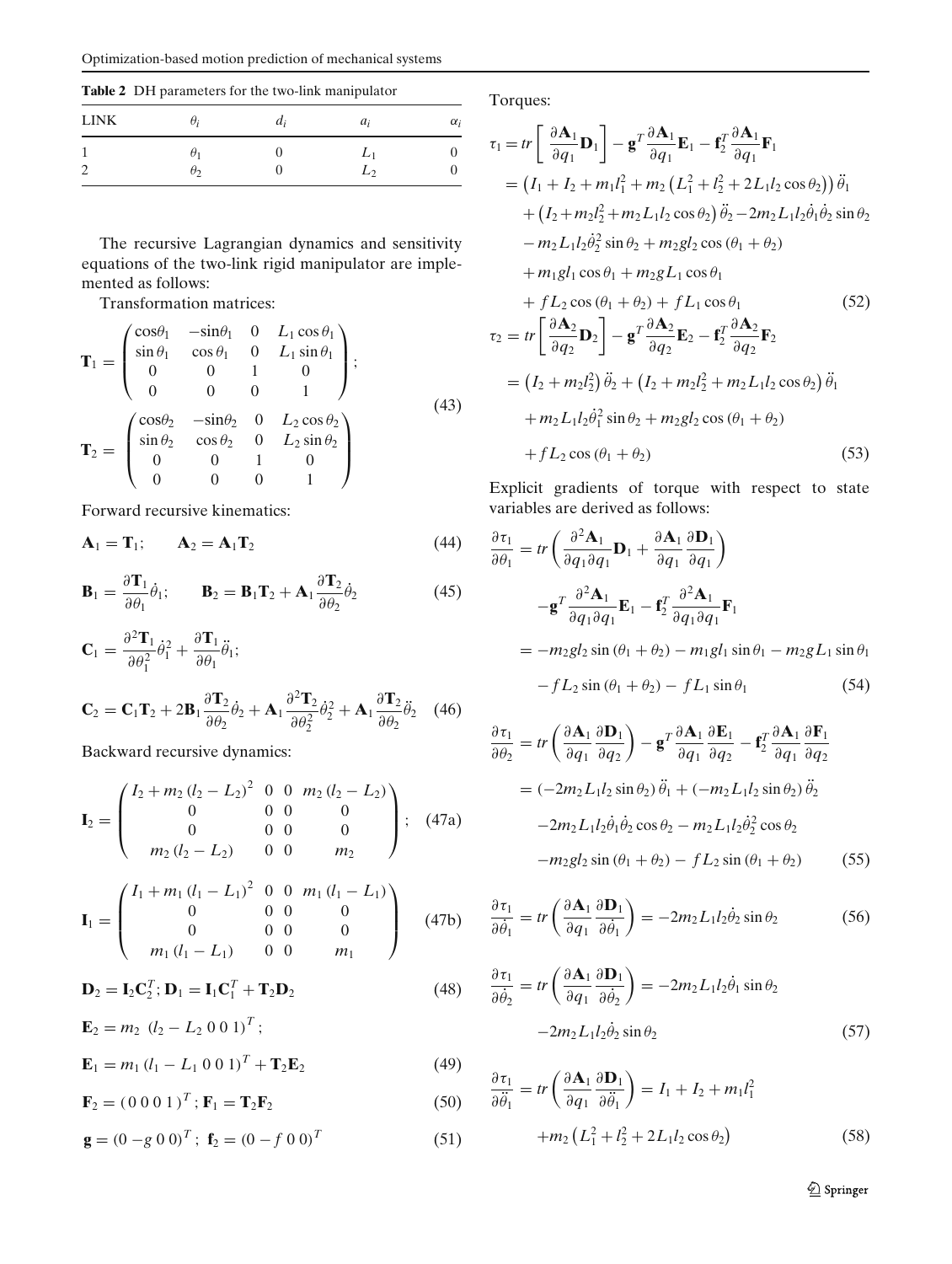<span id="page-9-0"></span>
$$
\frac{\partial \tau_1}{\partial \ddot{\theta}_2} = tr \left( \frac{\partial \mathbf{A}_1}{\partial q_1} \frac{\partial \mathbf{D}_1}{\partial \ddot{\theta}_2} \right) = I_2 + m_2 I_2^2 + m_2 L_1 I_2 \cos \theta_2 \tag{59}
$$

$$
\frac{\partial \tau_2}{\partial \theta_1} = tr \left( \frac{\partial^2 \mathbf{A}_2}{\partial q_2 \partial q_1} \mathbf{D}_2 + \frac{\partial \mathbf{A}_2}{\partial q_2} \frac{\partial \mathbf{D}_2}{\partial q_1} \right)
$$

$$
- \mathbf{g}^T \frac{\partial^2 \mathbf{A}_2}{\partial q_2 \partial q_1} \mathbf{E}_2 - \mathbf{f}_2^T \frac{\partial^2 \mathbf{A}_2}{\partial q_2 \partial q_1} \mathbf{F}_2
$$

$$
= -m_2 g l_2 \sin (\theta_1 + \theta_2) - f L_2 \sin (\theta_1 + \theta_2) \tag{60}
$$

$$
\frac{\partial \tau_2}{\partial \theta_2} = tr \left( \frac{\partial^2 \mathbf{A}_2}{\partial q_2 \partial q_2} \mathbf{D}_2 + \frac{\partial \mathbf{A}_2}{\partial q_2} \frac{\partial \mathbf{D}_2}{\partial q_2} \right) - \mathbf{g}^T \frac{\partial^2 \mathbf{A}_2}{\partial q_2 \partial q_2} \mathbf{E}_2
$$

$$
- \mathbf{f}_2^T \frac{\partial^2 \mathbf{A}_2}{\partial q_2 \partial q_2} \mathbf{F}_2
$$

$$
= (-m_2 L_1 l_2 \sin \theta_2) \ddot{\theta}_1 + m_2 L_1 l_2 \dot{\theta}_1^2 \cos \theta_2
$$

$$
-m_2gl_2\sin\left(\theta_1+\theta_2\right)-fL_2\sin\left(\theta_1+\theta_2\right)\qquad(61)
$$

$$
\frac{\partial \tau_2}{\partial \dot{\theta}_1} = tr \left( \frac{\partial \mathbf{A}_2}{\partial q_2} \frac{\partial \mathbf{D}_2}{\partial \dot{\theta}_1} \right) = 2m_2 L_1 l_2 \dot{\theta}_1 \sin \theta_2 \tag{62}
$$

$$
\frac{\partial \tau_2}{\partial \dot{\theta}_2} = tr \left( \frac{\partial \mathbf{A}_2}{\partial q_2} \frac{\partial \mathbf{D}_2}{\partial \dot{\theta}_2} \right) = 0 \tag{63}
$$

$$
\frac{\partial \tau_2}{\partial \ddot{\theta}_1} = tr \left( \frac{\partial \mathbf{A}_2}{\partial q_2} \frac{\partial \mathbf{D}_2}{\partial \ddot{\theta}_1} \right) = I_2 + m_2 I_2^2 + m_2 L_1 I_2 \cos \theta_2 \tag{64}
$$

$$
\frac{\partial \tau_2}{\partial \ddot{\theta}_2} = tr \left( \frac{\partial \mathbf{A}_2}{\partial q_2} \frac{\partial \mathbf{D}_2}{\partial \ddot{\theta}_2} \right) = I_2 + m_2 I_2^2 \tag{65}
$$

The foregoing recursive sensitivity equations are verified with Appendix 1 which contains details for the equations of motion in the closed form and their sensitivity expressions.

# 6.3 Example 1: time-optimal trajectory planning for a two-link manipulator

Time-optimal trajectory planning for the two-link manipulator is carried out by using the recursive Lagrangian algorithm. The objective is to minimize total travel time *T* subjected to boundary conditions and torque limits. The same problem has been examined by Dissanayake et al[.](#page-13-0) [\(1991](#page-13-0)) and Wang et al[.](#page-13-0) [\(2005\)](#page-13-0) using the closed-form equation of motion without the gravity effects.



**Fig. 7** Joint angle profiles, Example 1

The parameter optimization problem can then be stated mathematically as follows: to compute design variables  $x$ , which are control points **P** and total travel time  $T$ , and to minimize  $T$  subject to the constraints on boundary conditions and torque limits as described in (66):

*Min.*  $T(x)$ 

$$
St. \tq_1(0) = 0.0, \tq_2(0) = -2.0
$$
  
\n
$$
q_1(T) = 1.0, \tq_2(T) = -1.0
$$
  
\n
$$
\dot{q}_1(0) = \dot{q}_2(0) = \dot{q}_1(T) = \dot{q}_2(T) = 0.0
$$
  
\n
$$
-10 \le \tau(\mathbf{x}) \le 10
$$
\n(66)



**Fig. 8** Joint torque profiles, Example 1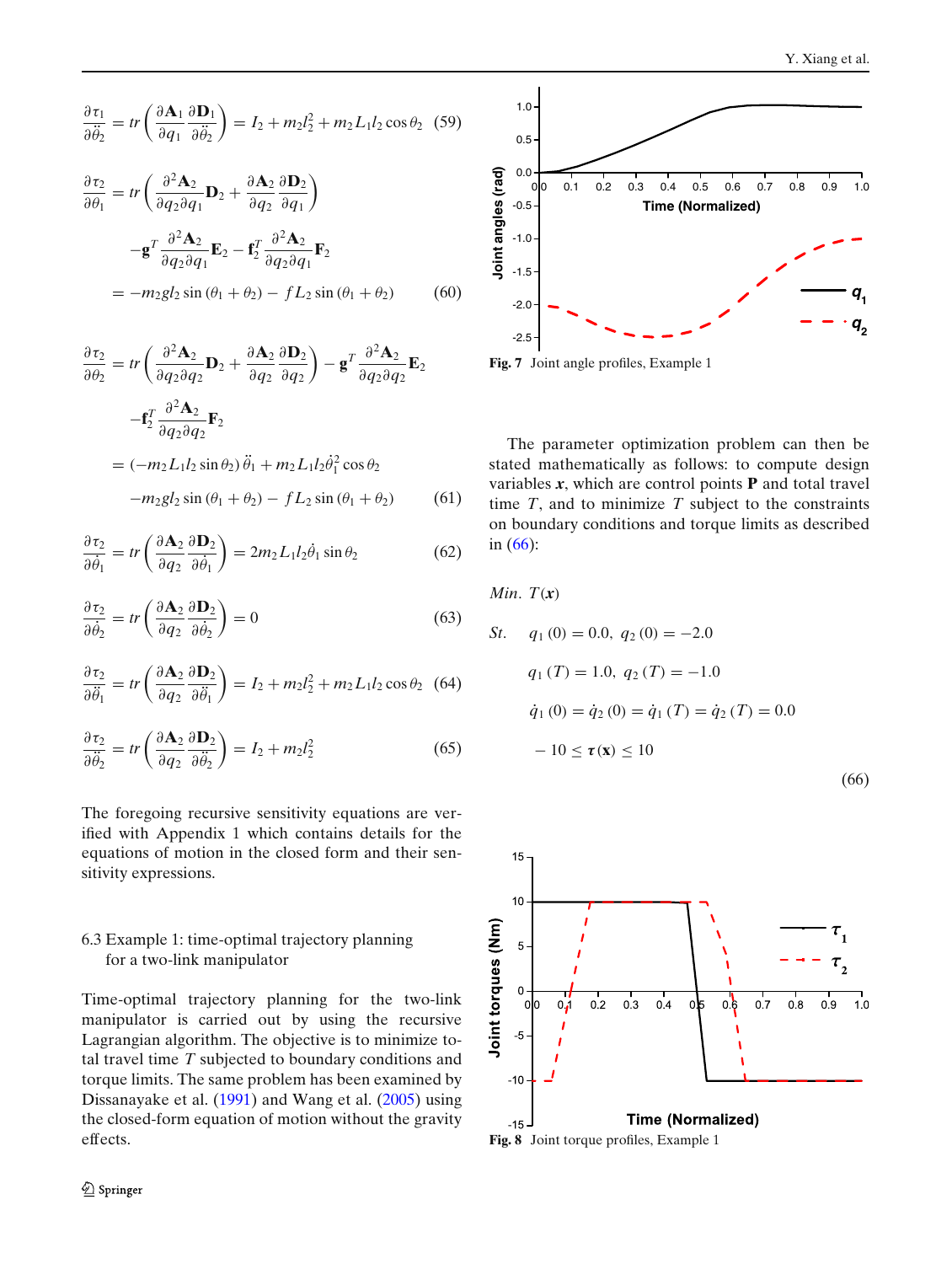<span id="page-10-0"></span>



**Fig. 11** Joint angle profile with external load, Example 2

# 6.4 Example 2: mixed optimization of a two-link manipulator with an external load

where *T* is the final time that needs to be minimized. Gravity effects are neglected in this time-optimal design problem, i.e.,  $g = 0$ .

The optimal joint profiles are shown in Fig. [7,](#page-9-0) and joint torque profiles are as depicted in Fig. [8.](#page-9-0) The manipulator's trajectory is illustrated in Fig. 9.

The minimum travel time is  $T = 0.3934$  s, which is similar to that reported in the literature (0.3945 s by Furukaw[a](#page-13-0) [\(2002](#page-13-0)); 0.394 s by Wang et al[.](#page-13-0) [\(2005](#page-13-0))). The optimality and feasibility tolerances are both set to the default value  $\varepsilon = 10^{-6}$  in SNOPT. Different starting points were tried for the optimization and they all converge to the same optimal solution, implying a global solution for the problem. The convergence history of the cost function (the total travel time T) is plotted in Fig. 10. It is noted that the SQP algorithm in SNOPT worked quite well and optimal solutions were obtained in 1.07 CPU seconds on a 1.40 GHz PC.



**Fig. 10** Iteration history for the cost function, Example 1

The lifting motion of the two-link manipulator is studied with a mixed performance criterion, as shown in  $(67)$ :

$$
\int_{t=0}^{T} \left( (1-u) + u \sum_{i=1}^{n} \tau_i^2 \right) dt \quad u \in [0, 1]
$$
\n(67)

where  $u$  is a specified constant and  $T$  is the total travel time. The second term, torque square is related to energy consumption. When *u* goes to zero, the mixed performance criterion becomes the time-optimal criterion. An appropriate *u* avoids harsh functioning of the actuator torques (Bessonnet and Lalleman[d](#page-13-0) [1990\)](#page-13-0). This example problem with external loads is new that has not been solved in the literature before.

The physical parameters are listed in Table [1.](#page-7-0) The constant vertical external load  $f = 10$  N acting at the



**Fig. 12** Joint torque profile with external load, Example 2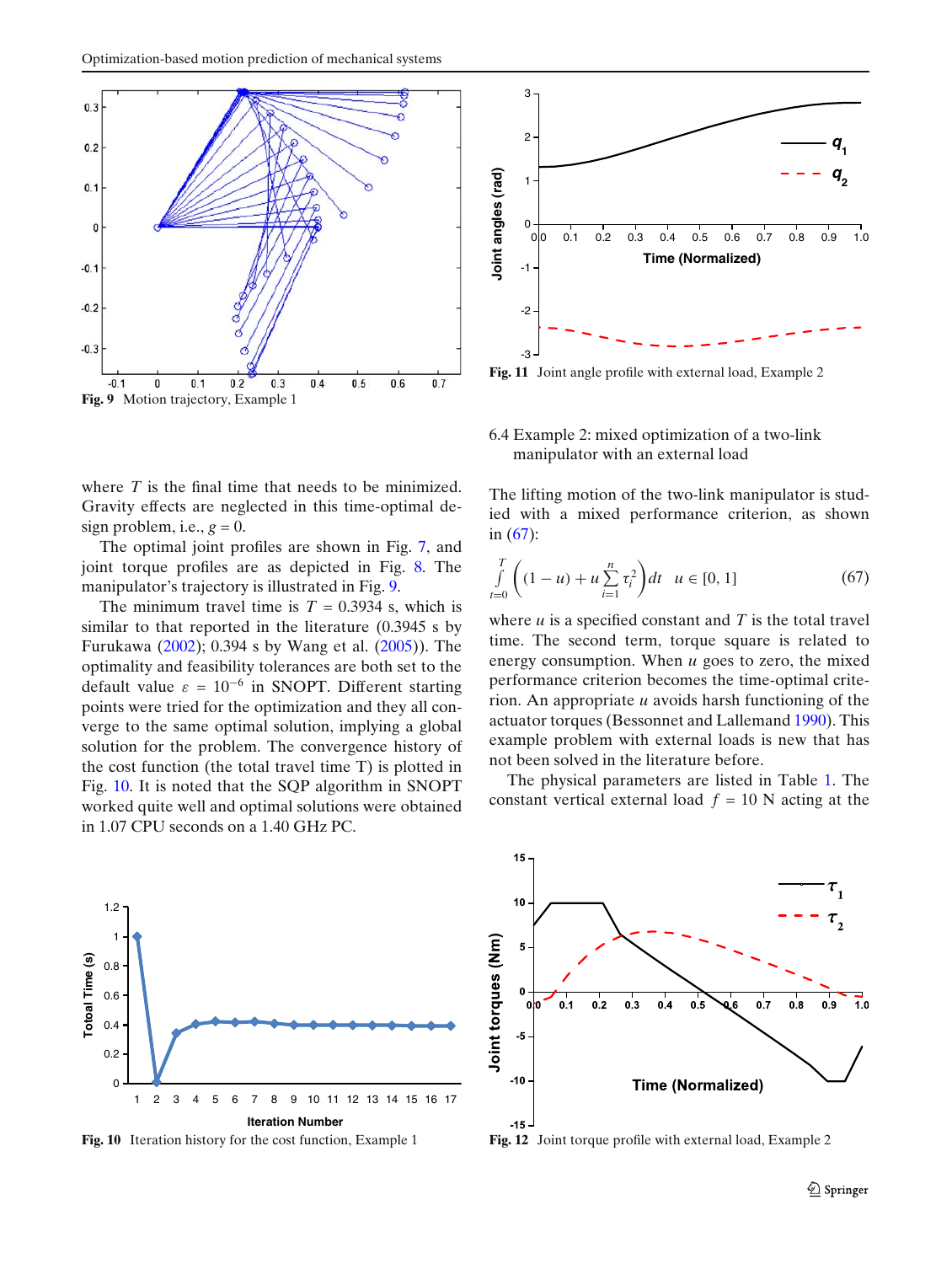

end-effecter and the gravity effect  $g = 9.8062$  m/s<sup>2</sup> are considered in this case. The optimization formulation is given as follows:

Min. 
$$
\int_{t=0}^{T} \left( (1-u) + u \sum_{i=1}^{n} \tau_i^2(x) \right) dt \qquad u \in [0, 1]
$$
  
\nSt.  $q_1(0) = 1.32, q_2(0) = -2.37$   
\n $q_1(T) = 2.80, q_2(T) = -2.37$   
\n $\dot{q}_1(0) = \dot{q}_2(0) = \dot{q}_1(T) = \dot{q}_2(T) = 0.0$   
\n $-10 \le \tau(x) \le 10$  (68)

where  $\boldsymbol{x}$  is a vector of control points **P** (joint profile) and total time  $T: x = [P, T]$ .  $u = 0.01$ . Starting points are obtained by linear interpolation between the initial and final joint angles.

Optimal travel time for the mixed optimization problem is  $T = 0.520$  s. Figure [11](#page-10-0) shows joint profiles, and Fig. [12](#page-10-0) shows joint torque profiles. The optimality and feasibility tolerances are both set to the default value  $\varepsilon = 10^{-6}$  in SNOPT and the optimal solutions were obtained in 2.44 CPU seconds on a 1.40 GHz PC. To verify the optimal solution, the problem was also solved using commercial multibody dynamics software ADAMSTM. The optimized joint torques as shown in Fig. [12](#page-10-0) were treated as inputs and the equations of motion were automatically generated and integrated to obtain the response. The two motion trajectories matched quite well. Figure 13 shows the optimal trajectory for the problem.

Sensitivity results with the recursive algorithm and the closed-form formulation at the optimal design are compared in Fig. 14. The sensitivity obtained from the two algorithms match quite closely.

### **7 Concluding remarks**

In this paper, the recursive Lagrangian equation and sensitivity algorithm were presented, and the recursive algorithm was validated with the closed-form equations of motion. External forces and moments were systematically included in the recursive formulation.



**Fig. 14** Sensitivity comparison at the optimal design

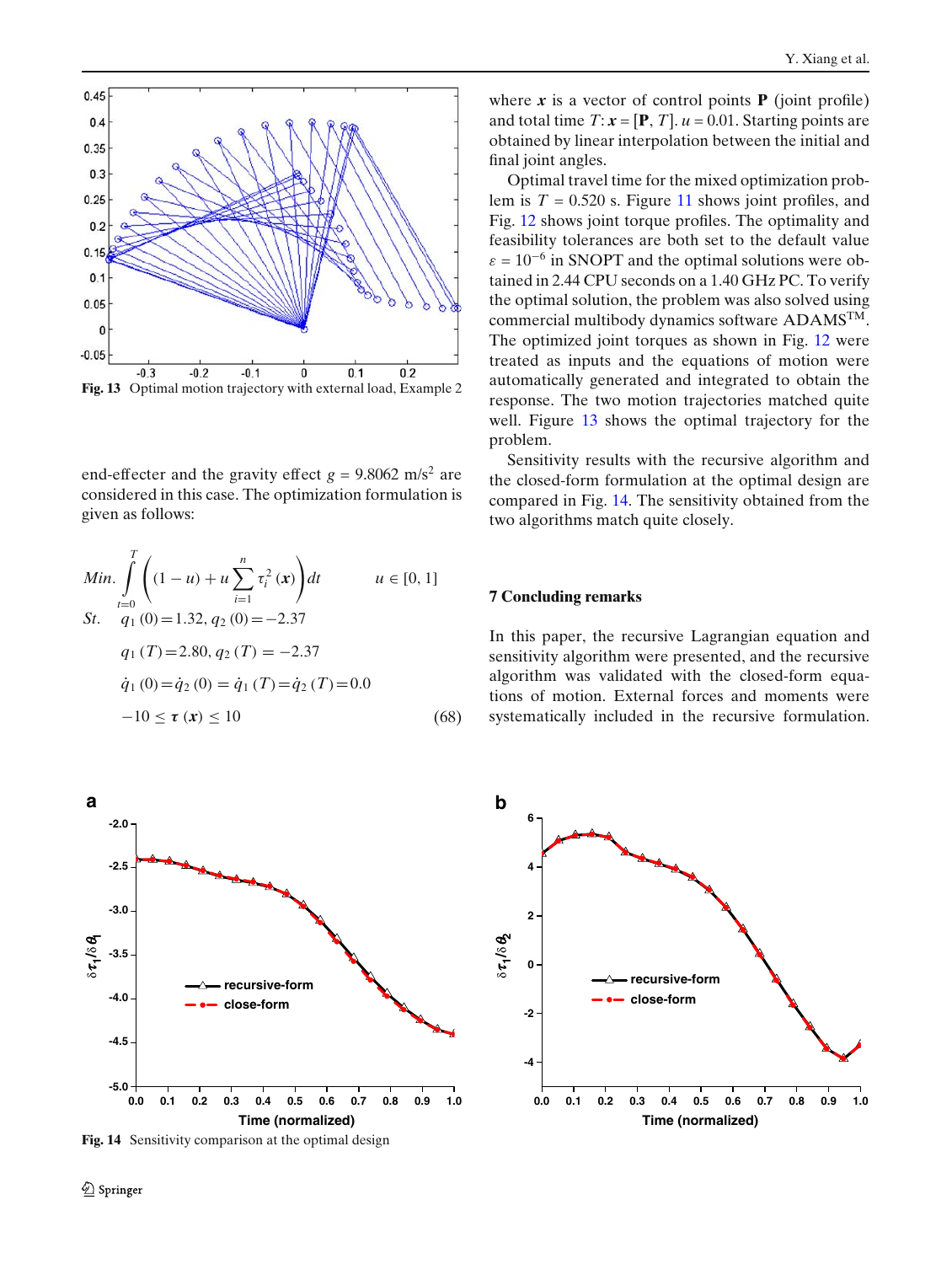Although recursive Newton–Euler also gives linear computational complexity with respect to the number of DOFs, recursive Lagrangian formulation is more straightforward to calculate joint torques since the internal force calculation is avoided. The time-optimal trajectory planning and the lifting motion problems of a two-link manipulator were solved for motion prediction. The motion planning was formulated as a parameter optimization problem by using inverse dynamics. The control points of the *B*-spline representation for the joint angle profiles and total travel time were selected as design variables, and the equations of motion were considered in the optimization formulation. Optimal solutions were successfully obtained with the proposed sensitivity scheme. The simulation results suggest that more complicated motions such as walking and running, or those associated with a large-DOF digital human models, can be solved with the proposed sensitivity and optimization scheme. The results of these complex applications are presented in separate papers (Xiang et al. [2007;](#page-13-0) Chung et al. [2007](#page-13-0)) which use a 3D articulated human skeleton model with 55 DOFs.

**Acknowledgements** This research is partially supported by a project from the US Army TACOM.

# **Appendix 1: Closed-form equations of motion and sensitivity formulation**

The closed-form Lagrangian equation of a two-link rigid manipulator is well-studied and can be written as follows (Fig. 15):

$$
\tau_1 = (I_1 + I_2 + m_1 l_1^2 + m_2 (L_1^2 + l_2^2 + 2L_1 l_2 \cos \theta_2)) \ddot{\theta}_1 \n+ (I_2 + m_2 l_2^2 + m_2 L_1 l_2 \cos \theta_2) \ddot{\theta}_2 \n-2m_2 L_1 l_2 \dot{\theta}_1 \dot{\theta}_2 \sin \theta_2 - m_2 L_1 l_2 \dot{\theta}_2^2 \sin \theta_2 \n+m_2 g l_2 \cos (\theta_1 + \theta_2) + m_1 g l_1 \cos \theta_1 \n+m_2 g L_1 \cos \theta_1 + f L_2 \cos (\theta_1 + \theta_2) + f L_1 \cos \theta_1
$$
\n(69)

$$
\tau_2 = (I_2 + m_2 l_2^2) \ddot{\theta}_2 + (I_2 + m_2 l_2^2 + m_2 L_1 l_2 \cos \theta_2) \ddot{\theta}_1 \n+ m_2 L_1 l_2 \dot{\theta}_1^2 \sin \theta_2 + m_2 g l_2 \cos (\theta_1 + \theta_2) \n+ f L_2 \cos (\theta_1 + \theta_2)
$$
\n(70)



**Fig. 15** Two-link manipulator

Explicit gradients of torque with respect to state variables are derived as follows:

$$
\frac{\partial \tau_1}{\partial \theta_1} = -m_2 g l_2 \sin (\theta_1 + \theta_2) - m_1 g l_1 \sin \theta_1 - m_2 g L_1 \sin \theta_1
$$

$$
-f L_2 \sin (\theta_1 + \theta_2) - f L_1 \sin \theta_1 \qquad (71)
$$

$$
\frac{\partial \tau_1}{\partial \theta_2} = (-2m_2 L_1 l_2 \sin \theta_2) \ddot{\theta}_1 + (-m_2 L_1 l_2 \sin \theta_2) \ddot{\theta}_2
$$

$$
-2m_2 L_1 l_2 \dot{\theta}_1 \dot{\theta}_2 \cos \theta_2 - m_2 L_1 l_2 \dot{\theta}_2^2 \cos \theta_2
$$

$$
-m_2gl_2\sin\left(\theta_1+\theta_2\right)-fL_2\sin\left(\theta_1+\theta_2\right) \tag{72}
$$

$$
\frac{\partial \tau_1}{\partial \dot{\theta}_1} = -2m_2 L_1 l_2 \dot{\theta}_2 \sin \theta_2 \tag{73}
$$

$$
\frac{\partial \tau_1}{\partial \dot{\theta}_2} = -2m_2 L_1 l_2 \dot{\theta}_1 \sin \theta_2 - 2m_2 L_1 l_2 \dot{\theta}_2 \sin \theta_2 \tag{74}
$$

$$
\frac{\partial \tau_1}{\partial \ddot{\theta}_1} = I_1 + I_2 + m_1 l_1^2 + m_2 \left( L_1^2 + l_2^2 + 2L_1 l_2 \cos \theta_2 \right) (75)
$$

$$
\frac{\partial \tau_1}{\partial \ddot{\theta}_2} = I_2 + m_2 l_2^2 + m_2 L_1 l_2 \cos \theta_2 \tag{76}
$$

$$
\frac{\partial \tau_2}{\partial \theta_1} = -m_2 g l_2 \sin (\theta_1 + \theta_2) - f L_2 \sin (\theta_1 + \theta_2)
$$
 (77)